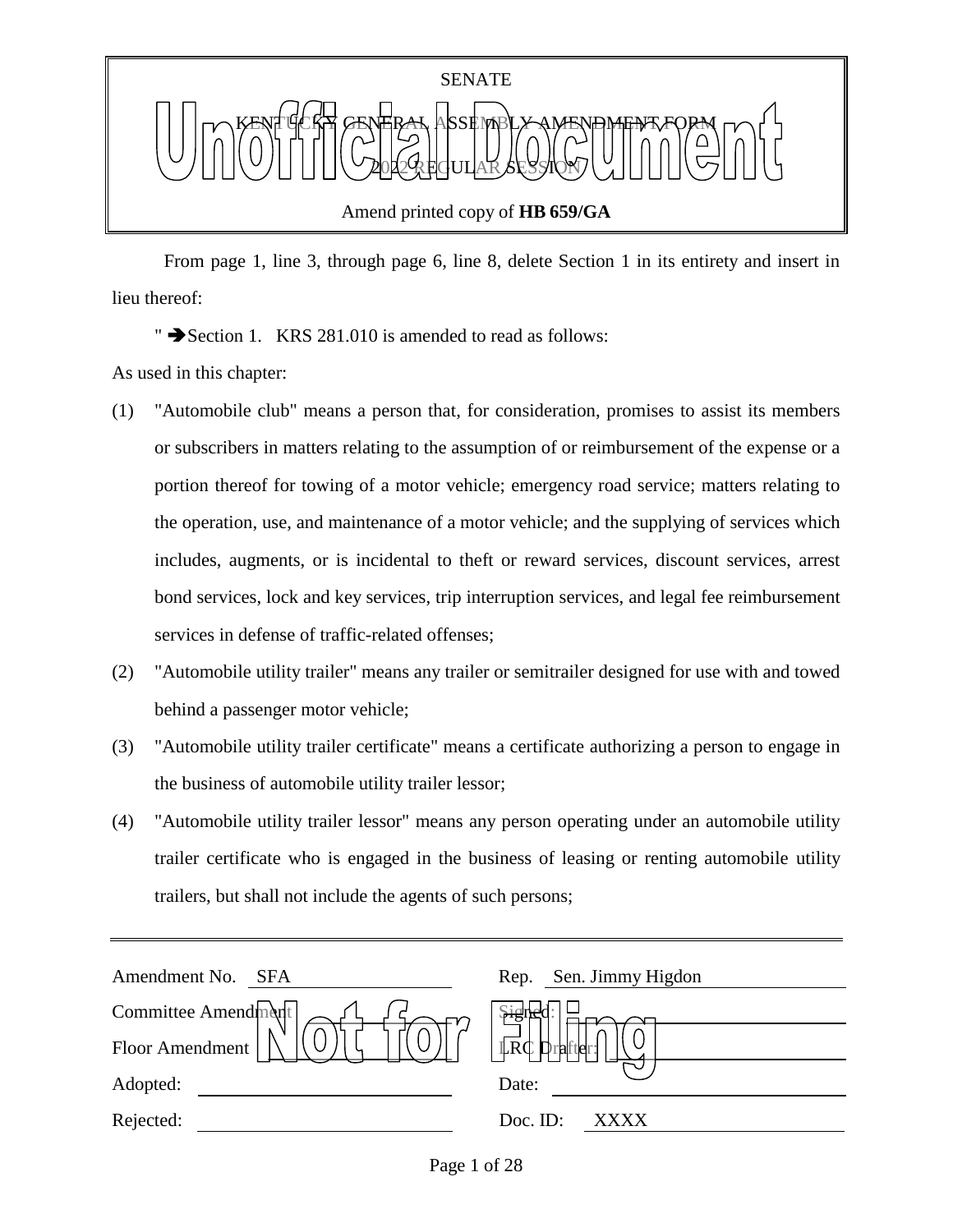

- (5) "Broker" means a person selected by the cabinet through a request for proposal process to coordinate human service transportation delivery within a specific delivery area. A broker may also provide transportation services within the specific delivery area for which the broker is under contract with the cabinet;
- (6) "Bus" means a motor vehicle operating under a bus certificate transporting passengers for hire between points over regular routes;
- (7) "Bus certificate" means a certificate granting authority for the operation of one (1) or more buses;
- (8) "Cabinet" means the Kentucky Transportation Cabinet;
- (9) "Certificate" means a certificate of compliance issued under this chapter to motor carriers;
- (10) "Charter bus" means a motor vehicle operating under a charter bus certificate providing forhire intrastate transportation of a group of persons who, pursuant to a common purpose under a single contract at a fixed charge for the motor vehicle, have acquired the exclusive use of the motor vehicle to travel together under an itinerary either specified in advance or modified after having left the place of origin;
- (11) "Charter bus certificate" means a certificate granting authority for the operation of one (1) or more charter buses;
- (12) "Commissioner" means the commissioner of the Department of Vehicle Regulation;
- (13) "CTAC" means the Coordinated Transportation Advisory Committee created in KRS 281.870;
- (14) "Department" means the Department of Vehicle Regulation;
- (15) "Delivery area" means one (1) or more regions established by the cabinet in administrative regulations promulgated under KRS Chapter 13A for the purpose of providing human service transportation delivery in that region;
- (16) "Disabled persons vehicle carrier" means a motor carrier for hire, transporting passengers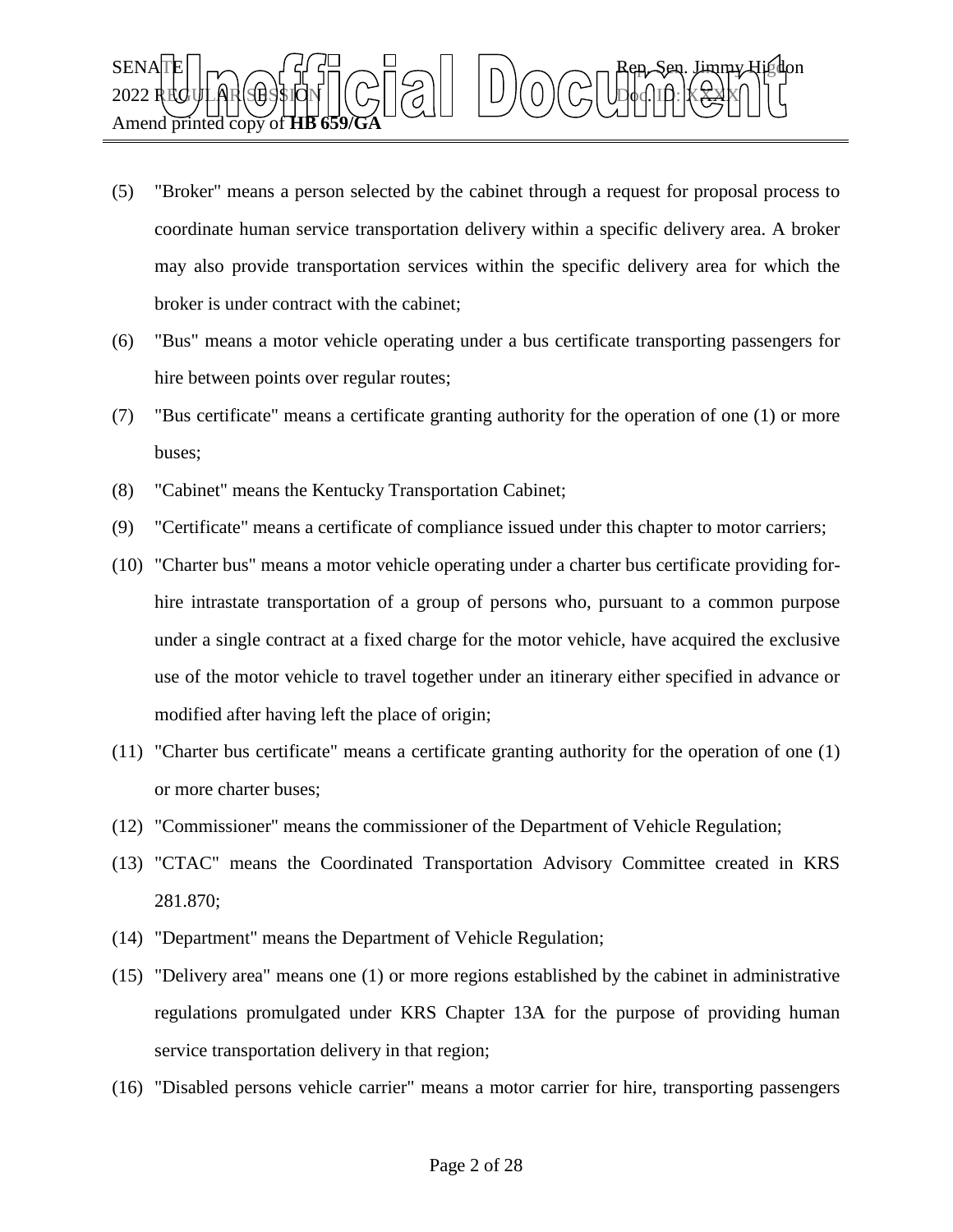

including the general public who require transportation in disabled persons vehicles;

- (17) "Disabled persons vehicle" means a motor vehicle operating under a disabled persons vehicle certificate especially equipped for the transportation of passengers with disabilities in accordance with 49 C.F.R. pt. 38, and is designed or constructed with not more than fifteen (15) regular seats. It shall not mean an ambulance as defined in KRS 311A.010. It shall not mean a motor vehicle equipped with a stretcher;
- (18) "Disabled persons vehicle certificate" means a certificate granting authority for the operation of one (1) or more disabled persons vehicles transporting passengers for hire;
- (19) "Driveaway" means the transporting and delivering of motor vehicles, except semitrailers and trailers, whether destined to be used in either a private or for-hire capacity, under their own power or by means of a full mount method, saddle mount method, the tow bar method, or any combination of them over the highways of this state from any point of origin to any point of destination for hire. "Driveaway" does not include the transportation of such vehicles by the full mount method on trailers or semitrailers;
- (20) "Driveaway certificate" means a certificate granting authority for the operation of one (1) or more motor carrier vehicles operating as a driveaway;
- (21) "Driver" means the person physically operating the motor vehicle;
- (22) "Flatbed/rollback service" means a form of towing service which involves moving vehicles by loading them onto a flatbed platform;
- (23) "Highway" means all public roads, highways, streets, and ways in this state, whether within a municipality or outside of a municipality;
- (24) "Household goods" has the same meaning as in 49 C.F.R. sec. 375.103;
- (25) "Household goods carrier" has the same meaning as "household goods motor carrier" in 49 C.F.R. sec. 375.103;
- (26) "Household goods certificate" means a certificate granting authority for the operation of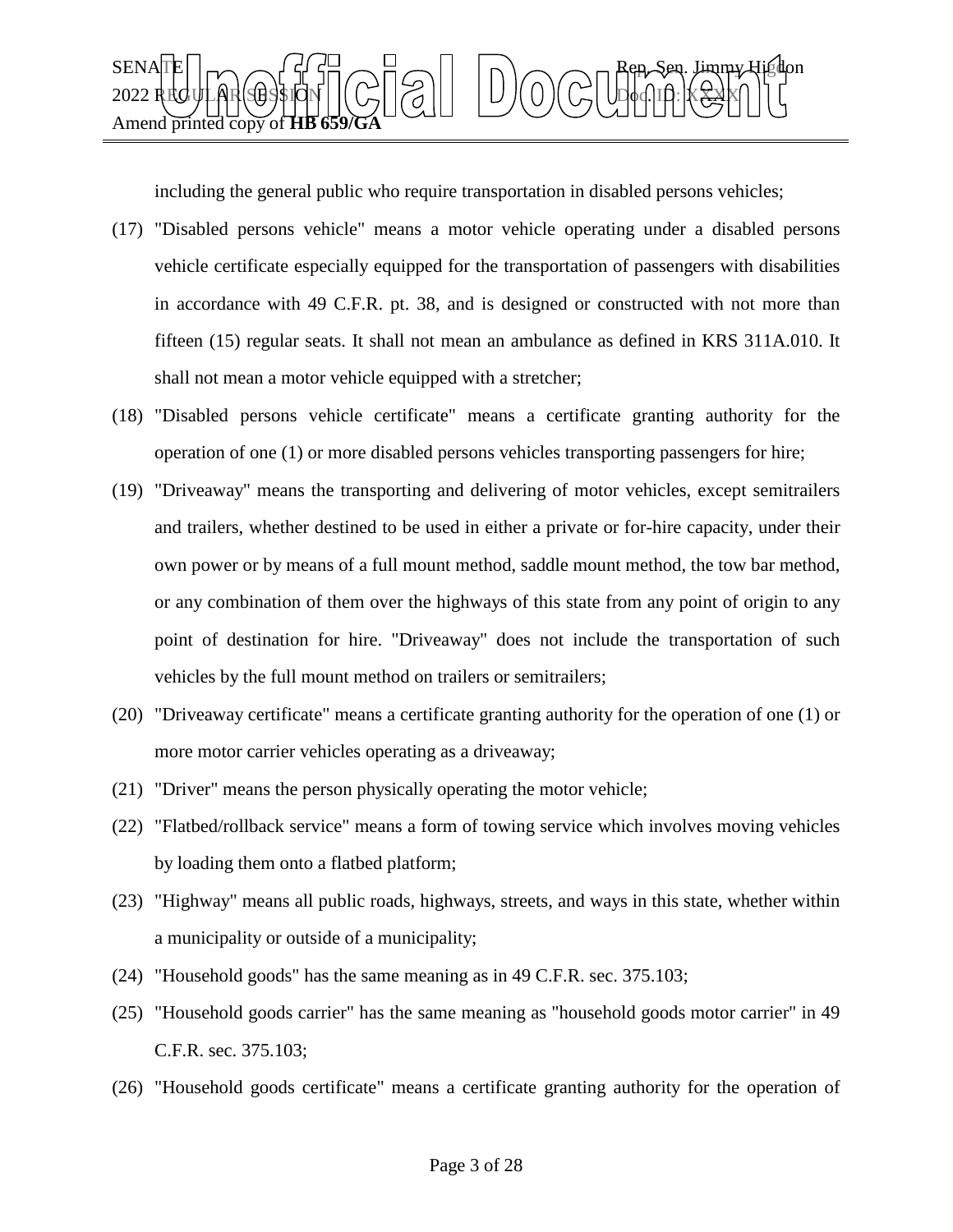

one (1) or more household goods vehicles;

- (27) "Human service transportation delivery" means the provision of transportation services to any person that is an eligible recipient in one (1) of the following state programs:
	- (a) Nonemergency medical transportation under KRS Chapter 205;
	- (b) Mental health, intellectual disabilities, or comprehensive care under KRS Chapter 202A, 202B, 210, or 645;
	- (c) Work programs for public assistance recipients under KRS Chapter 205;
	- (d) Adult services under KRS Chapter 205, 209, 216, or 273;
	- (e) Vocational rehabilitation under KRS Chapter 151B or 157; or
	- (f) Blind industries or rehabilitation under KRS Chapter 151B or 163;
- (28) "Interstate commerce" has the same meaning as in 49 C.F.R. sec. 390.5;
- (29) "Intrastate commerce" has the same meaning as in 49 C.F.R. sec. 390.5;
- (30) "Limousine" means a motor vehicle operating under a limousine certificate that is designed or constructed with not more than fifteen (15) regular seats;
- (31) "Limousine certificate" means a certificate granting authority for the operation of one (1) or more limousines transporting passengers for hire;
- (32) "Mobile application" means an application or a computer program designed to run on a smartphone, tablet computer, or other mobile device that is used by a TNC to connect drivers with potential passengers;
- (33) "Motor carrier" means any person in either a private or for-hire capacity who owns, controls, operates, manages, or leases, except persons leasing to authorized motor carriers, any motor vehicle for the transportation of passengers or property upon any highway, and any person who engages in the business of automobile utility trailer lessor, vehicle towing, driveaway, or U-Drive-It;
- (34) "Motor carrier vehicle" means a motor vehicle used by a motor carrier to transport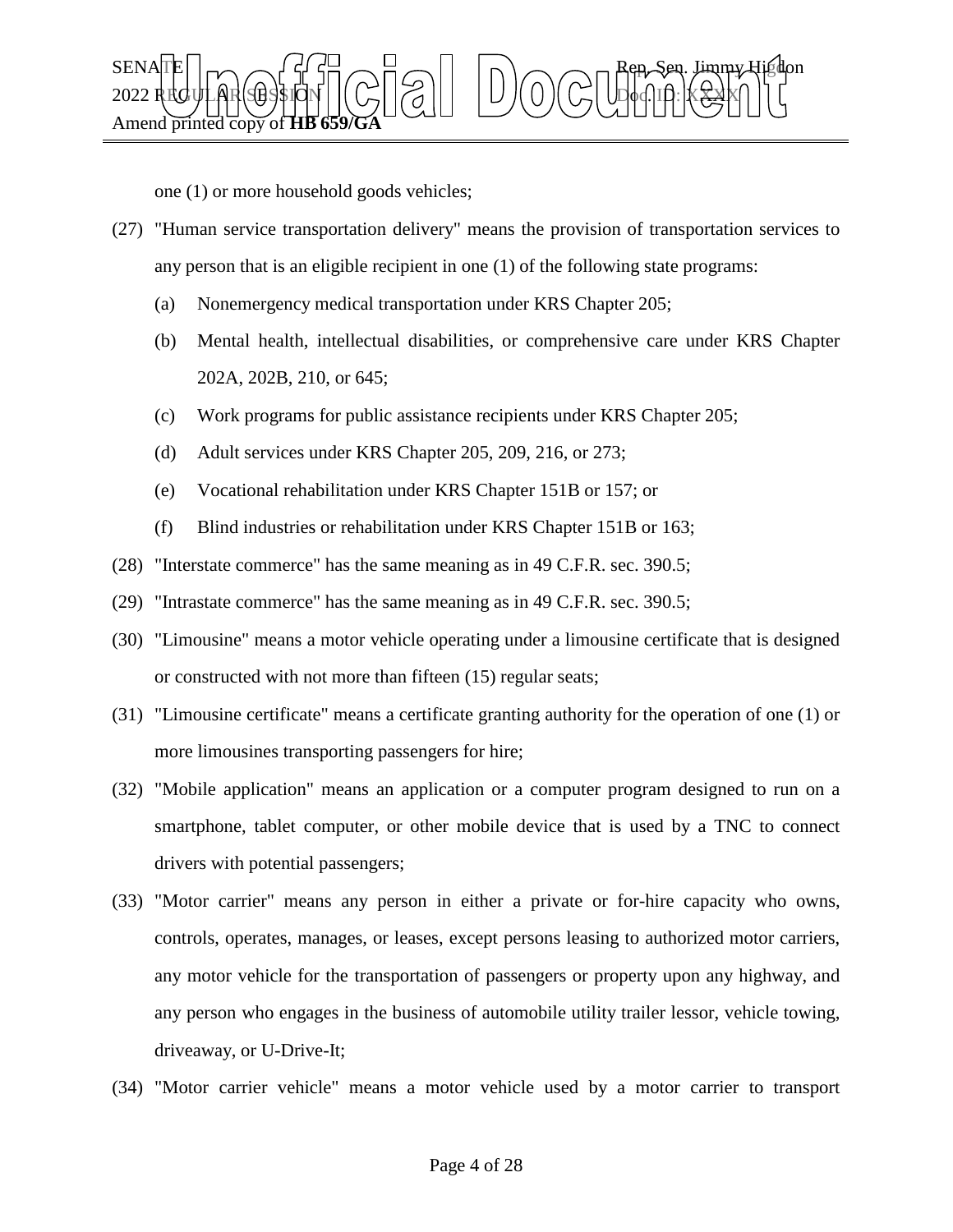

passengers or property;

- (35) "Motor carrier vehicle license" means a license issued by the department for a motor carrier vehicle authorized to operate under a certificate;
- (36) "Motor carrier license plate" means a license plate issued by the department to a motor carrier authorized to operate under a certificate other than a household goods, property, TNC, or U-Drive-It certificate;
- (37) "Motor vehicle" means any motor-propelled vehicle used for the transportation of passengers or property on a public highway, including any such vehicle operated as a unit in combination with other vehicles;
- (38) "Passenger" means an individual or group of people;
- (39) *"Peer-to-peer car sharing":*

# *(a) Means the authorized use of a motor vehicle by an individual other than the vehicle's owner through a peer-to-peer car sharing program; and*

- *(b) Does not:*
	- *1. Include the operation of a U-Drive-It certificate as defined in subsection (68)(a) of this section; or*
	- *2. Involve the sale or provision of rental vehicle insurance as defined in KRS 304.9-020;*
- *(40) "Peer-to-peer car sharing company" means a person that operates a peer-to-peer car sharing program;*
- *(41) "Peer-to-peer car sharing program":*
	- *(a) Means a business platform that connects shared vehicle owners with shared vehicle drivers to enable the sharing of motor vehicles for financial consideration; and*
	- *(b) Does not include a:*
		- *1. Motor vehicle renting company as defined in KRS 281.687;*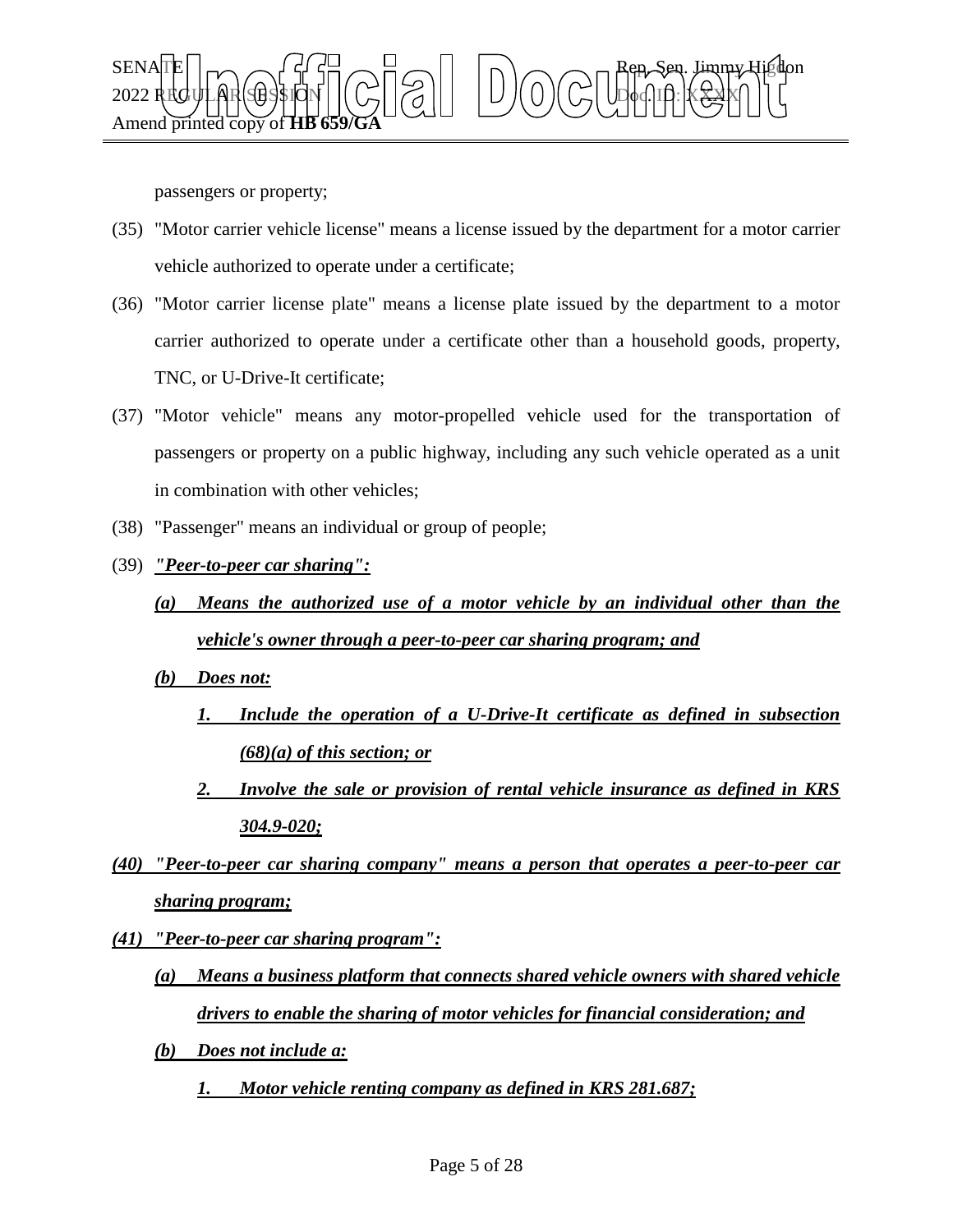

## *2. Rental vehicle agent as defined in KRS 304.9-020; or*

- *3. Service provider that is solely providing hardware or software as a service to a person or entity that is not effectuating payment of financial consideration for use of a shared vehicle;*
- *(42)* "Permit" means a temporary permit of compliance issued under this chapter for a specified period not to exceed ten (10) days, and for a specific vehicle, to any motor carrier, including one who is a nonresident of the Commonwealth, who operates a motor vehicle and is not entitled to an exemption from the payment of fees imposed under KRS 186.050 because of the terms of a reciprocal agreement between the Commonwealth and the state in which the vehicle is licensed;
- *(43)*[(40)] "Person" means any individual, firm, partnership, corporation, company, association, or joint stock association, and includes any trustee, assignee, or personal representative thereof;
- *(44)*[(41)] "Platoon" means a group of two (2) individual commercial motor vehicles traveling in a unified manner at electronically coordinated speeds at following distances that are closer than would ordinarily be allowed under KRS 189.340(8)(b);
- *(45)*[(42)] "Prearranged ride" means the period of time that begins when a transportation network company driver accepts a requested ride through a digital network or mobile application, continues while the driver transports the rider in a personal vehicle, and ends when the transportation network company services end;
- *(46)*[(43)] "Pre-trip acceptance liability policy" means the transportation network company liability insurance coverage for incidents involving the driver for a period of time when a driver is logged into a transportation network company's digital network or mobile application but is not engaged in a prearranged ride;

*(47)*[(44)] "Property" means general or specific commodities, including hazardous and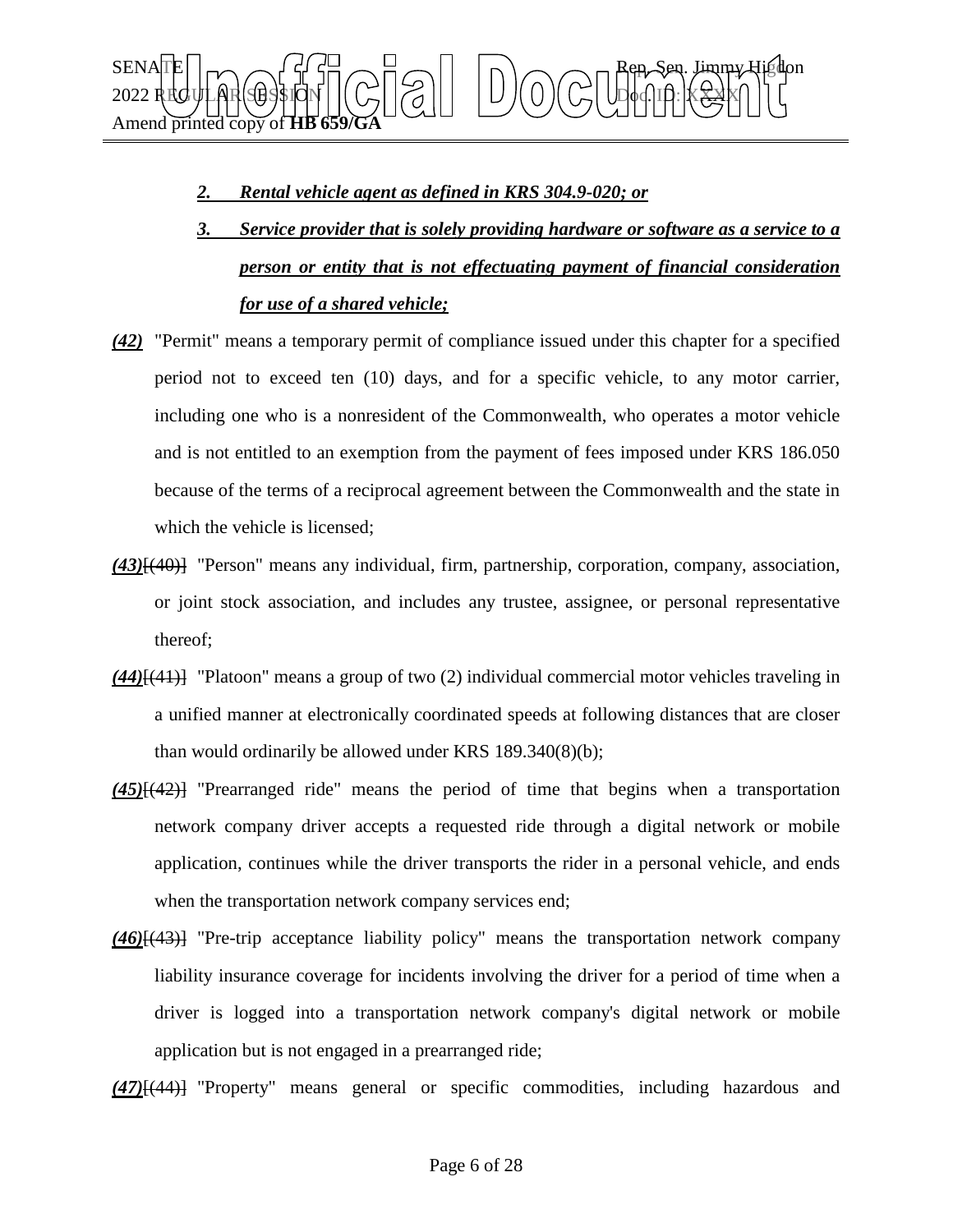

nonhazardous materials;

*(48)*[(45)] "Property certificate" means a certificate granting authority for the transportation of property, other than household goods, not exempt under KRS 281.605;

*(49)*[(46)] "Recovery":

- (a) Means a form of towing service which involves moving vehicles by the use of a wheel-lift device, such as a lift, crane, hoist, winch, cradle, jack, automobile ambulance, tow dolly, or any other similar device as requested by a state or local law enforcement agency; and
- (b) Includes:
	- 1. Relocating a vehicle or cargo from a place where towing is not possible to a place where towing is possible; and
	- 2. The cleanup of debris or cargo, and returning an area to pre-event condition;
- *(50)*[(47)] "Regular route" means the scheduled transportation of passengers between designated points over designated routes under time schedules that provide a regularity of services;
- *(51)*[(48)] "Regular seat" means a seat ordinarily and customarily used by one (1) passenger and, in determining such seating capacity, the manufacturer's rating may be considered;
- *(52)*[(49)] "Storage facility" means any lot, facility, or other property used to store motor vehicles that have been removed from another location by a tow truck;
- *(53)*[(50)] "Street hail" means a request for service made by a potential passenger using hand gestures or verbal statement;
- *(54)*[(51)] "Subcontractor" means a person who has signed a contract with a broker to provide human service transportation delivery within a specific delivery area and who meets human service transportation delivery requirements, including proper operating authority;
- *(55)*[(52)] "Tariff" means the listing of compensation received by a motor carrier for household goods that includes the manner in which and the amount of fares an authorized motor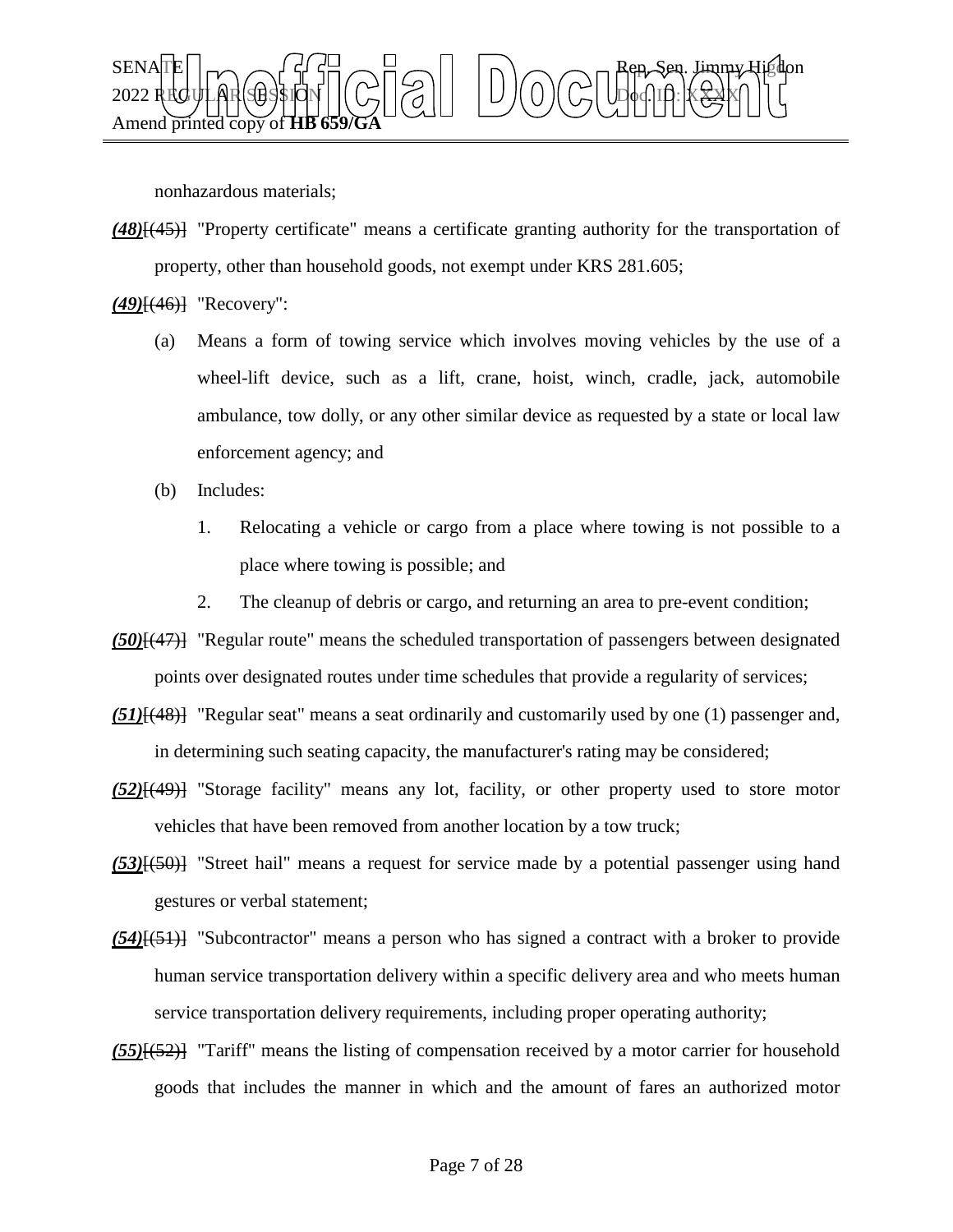

carrier may charge;

- *(56)*[(53)] "Taxicab" means a motor vehicle operating under a taxicab certificate that is designed or constructed with not more than eight (8) regular seats and may be equipped with a taximeter;
- *(57)*[(54)] "Taxicab certificate" means a certificate granting authority for the operation of one (1) or more taxicabs transporting passengers for hire;
- *(58)*[(55)] "Taximeter" means an instrument or device approved by the department that automatically calculates and plainly indicates the charge to a passenger for hire who is being charged on the basis of mileage;
- *(59)*[(56)] "Tow truck" means a motor vehicle equipped to provide any form of towing service, including recovery service or flatbed/rollback service;
- *(60)*[(57)] "Tow truck operator" means an individual who operates a tow truck as an employee or agent of a towing company;
- *(61)*[(58)] "Towing" means:
	- (a) Emergency towing, which is the towing of a motor vehicle, with or without the owner's consent, because of:
		- 1. A motor vehicle accident on a public highway;
		- 2. An incident related to an emergency; or
		- 3. An incident that necessitates the removal of the motor vehicle from a location for public safety reasons;
	- (b) Private property towing, which is the towing of a motor vehicle, without the owner's consent, from private property:
		- 1. On which the motor vehicle was illegally parked; or
		- 2. Because of an exigent circumstance necessitating its removal to another location; and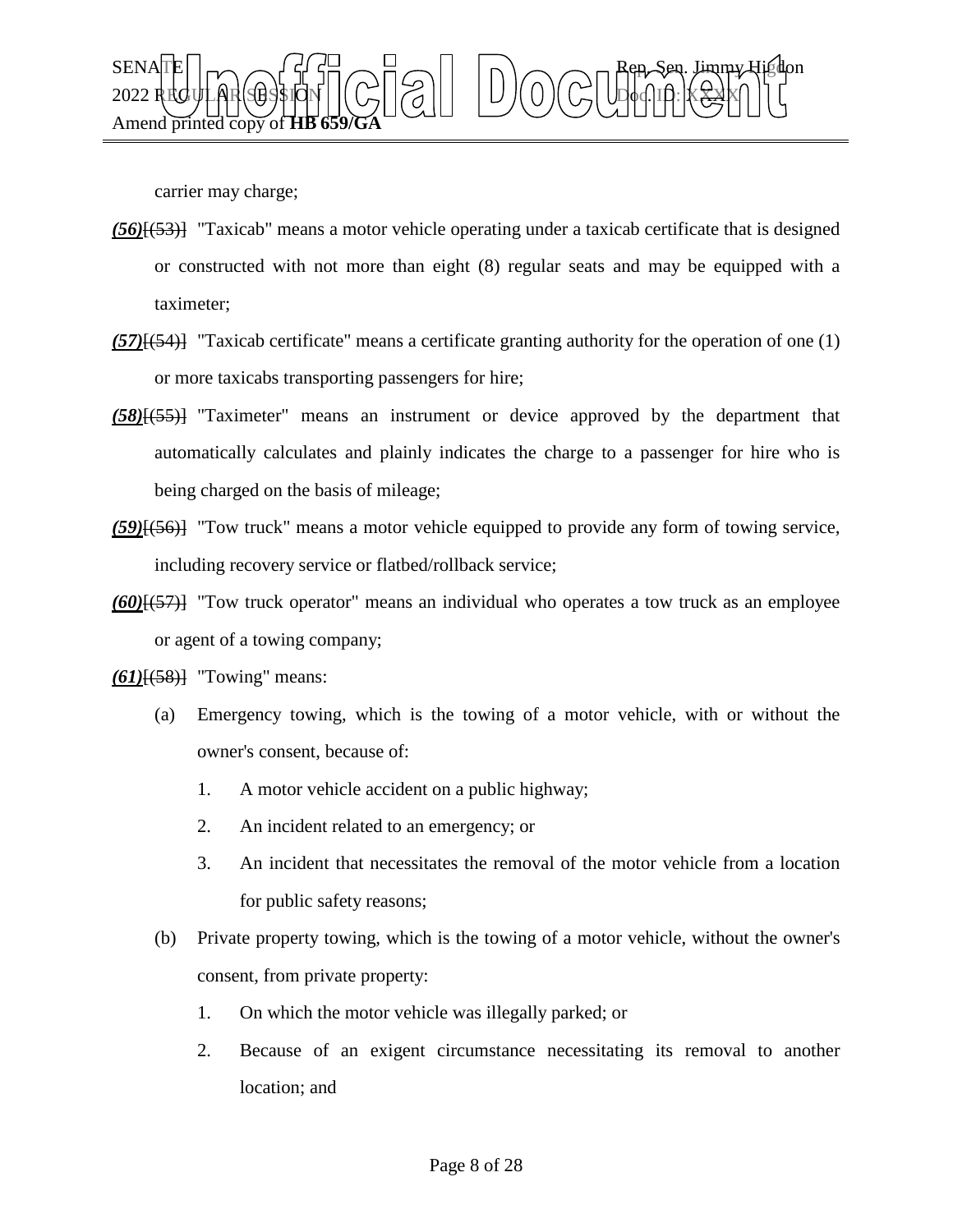

- (c) Seizure towing, which is the towing of a motor vehicle for law enforcement purposes involving the:
	- 1. Maintenance of the chain of custody of evidence;
	- 2. Forfeiture of assets; or
	- 3. Delinquency of highway fuel tax, weight distance tax, or any other taxes and fees administered by the Transportation Cabinet;

*(62)*[(59)] "Towing company":

- (a) Means a service or business operating as a motor carrier that:
	- 1. Tows or otherwise moves motor vehicles by means of a tow truck; or
	- 2. Owns or operates a storage lot;
- (b) Includes a tow truck operator acting on behalf of a towing company when appropriate in the context; and
- (c) Does not include an automobile club, car dealership, insurance company, repossession company, lienholders and entities hired by lienholders for the purpose of repossession, local government, or any other entity that contracts with a towing company;
- *(63)*[(60)] "Transportation network company" or "TNC" means a person or entity that connects passengers through its digital network or mobile application to its drivers for the provision of transportation network company services;
- *(64)*[(61)] "Transportation network company certificate" or "TNC certificate" means a certificate granting the authority for the operation of one (1) or more transportation network company vehicles transporting passengers for hire;
- *(65)*[(62)] "Transportation network company driver" or "TNC driver" means an individual who operates a motor vehicle that is owned or leased by the individual, or a motor vehicle for which the driver is an insured driver and has the permission of the owner or lessee of the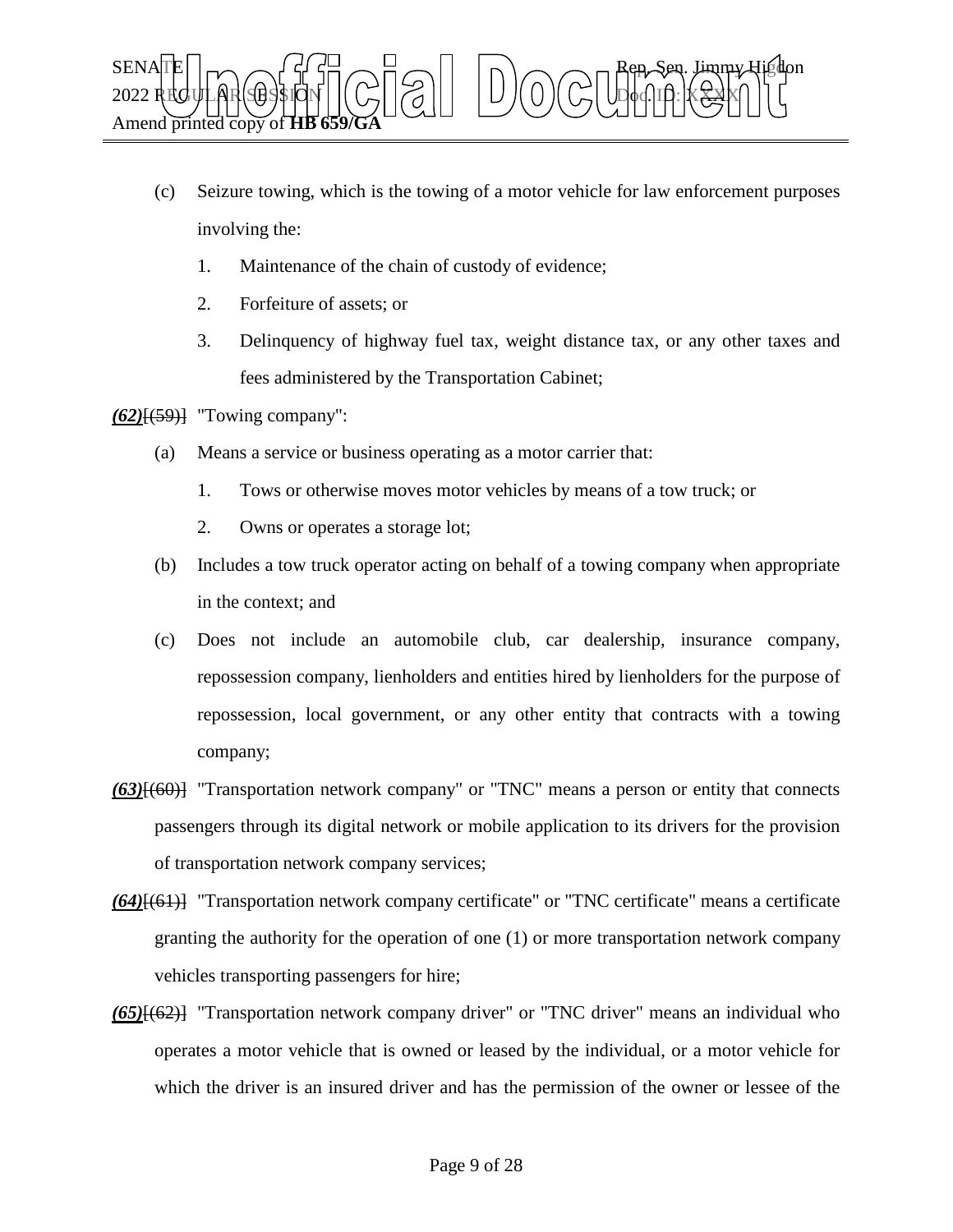

motor vehicle, and used to provide transportation network company services;

- *(66)*[(63)] "Transportation network company service" or "TNC service" means a prearranged passenger transportation service offered or provided through the use of a transportation network company mobile application or digital network to connect potential passengers with transportation network company drivers;
- *(67)*[(64)] "Transportation network company vehicle" or "TNC vehicle" means a privately owned or leased motor vehicle, designed or constructed with not more than eight (8) regular seats, operating under a transportation network company certificate;

*(68)*[(65)] "U-Drive-It" means*:*

*(a)* Any person operating under a U-Drive-It certificate *that*[who ]leases or rents a motor vehicle for consideration to be used for the transportation of persons or property, but for which no driver is furnished, and the use of which motor vehicle is not for the transportation of persons or property for hire by the lessee or rentee; *or*

*(b) A peer-to-peer car sharing company operating under a U-Drive-It certificate;* and

*(69)*[(66)] "U-Drive-It certificate" means a certificate granting authority for the operation of one (1) or more U-Drive-Its.

Section 2. KRS 138.463 is amended to read as follows:

- (1) *As used in this section:*
	- *(a) "Cabinet" means the Kentucky Transportation Cabinet;*
	- *(b) "Gross rental charge" has the same meaning as in KRS 138.462;*

*(c) "Peer-to-peer car sharing" has the same meaning as in Section 1 of this Act;*

- *(d) "Peer-to-peer car sharing company" has the same meaning as in Section 1 of this Act;*
- *(e) "Peer-to-peer car sharing program" has the same meaning as in Section 1 of this Act;*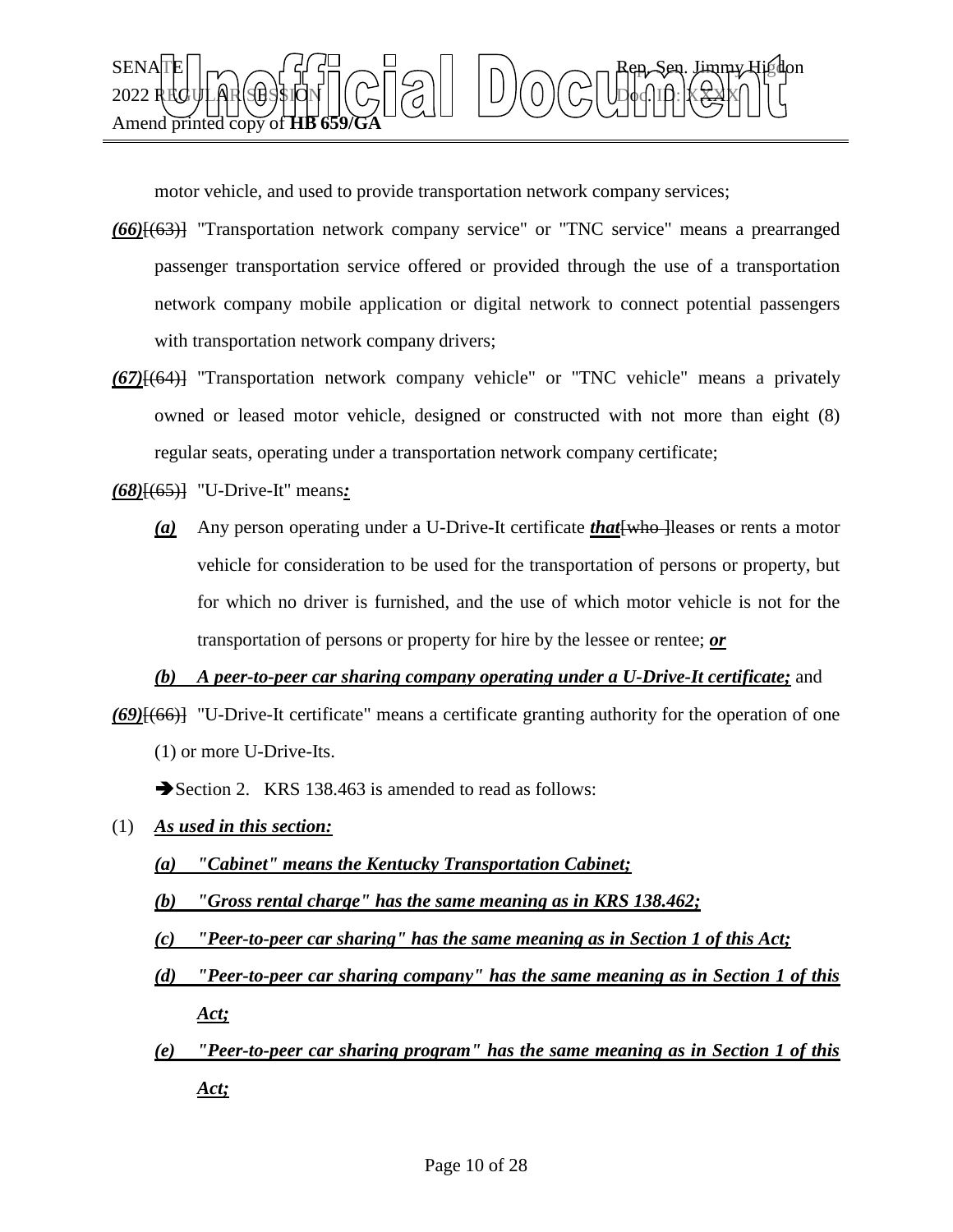

- *(f) "Shared vehicle":* 
	- *1. Means a motor vehicle:*
		- *a. That is available for car sharing through a peer-to-peer car sharing program; and*
		- *b. For which proof of the motor vehicle usage tax paid to the Commonwealth has been provided to the peer-to-peer car sharing program prior to its acceptance of the vehicle into the program; and*
	- *2. Does not include a motor vehicle leased or rented by a person for which the motor vehicle usage tax is paid under a U-Drive-It certificate by a motor vehicle renting company as defined in Section 3 of this Act;*
- *(g) "Shared vehicle driver" means an individual who has been authorized to drive the shared vehicle by the shared vehicle owner under a peer-to-peer car sharing program agreement; and*
- *(h) "Shared vehicle owner":*
	- *1. Means the registered owner, or a person or entity designated by the registered owner, of a motor vehicle made available for sharing to shared vehicle drivers, through a peer-to-peer car sharing program; and*
	- *2. Does not include:*
		- *a. A motor vehicle renting company as defined in Section 3 of this Act; or b. A rental vehicle agent as defined in KRS 304.9-020.*
- *(2) (a)* A *motor vehicle renting company as defined in Section 3 of this Act that is a* holder of a certificate as required under KRS 281.630 to operate as a U-Drive-It as defined in KRS 281.010*(68)(a)*:
	- *1.*[(a)] May pay the motor vehicle usage tax imposed under KRS 138.460 upon the retail price of the motor vehicle; or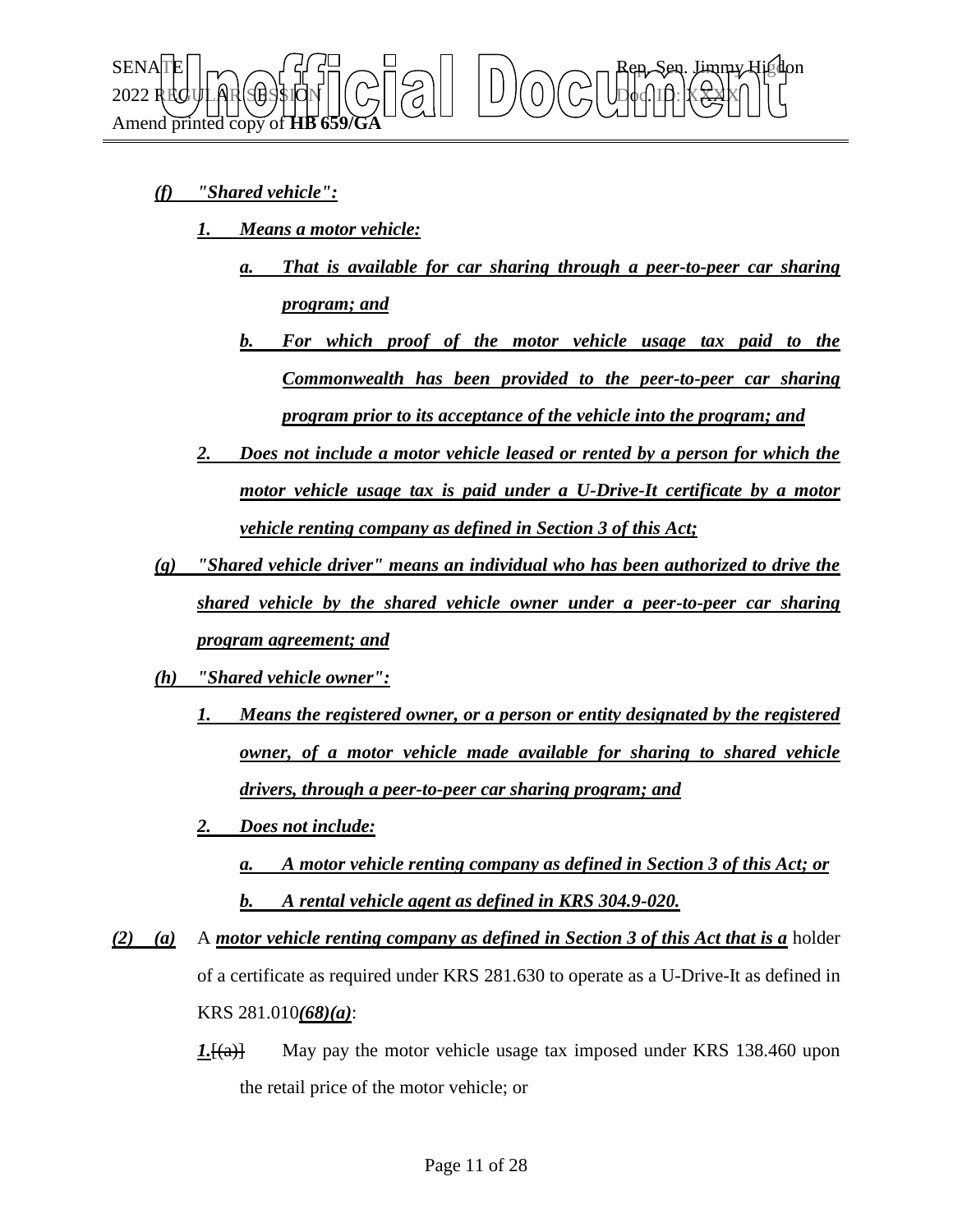

- 2.<del>[(b)]</del> May pay the motor vehicle usage tax of six percent (6%) upon the amount of the gross rental or lease charges paid by a customer or lessee renting or leasing a motor vehicle from such holder of the certificate, subject to the provisions of this section and KRS 138.470.
- *(b)*[(2)] The provisions of KRS 138.462 and this section shall apply to all rental and leasehold contracts entered into after March 9, 1990.
- *(c)*[(3)] A holder of a certificate shall pay the *motor vehicle* usage tax as provided in KRS 138.460 unless he shows to the satisfaction of the cabinet that he is regularly engaged in the renting or leasing of motor vehicles to retail customers as a part of an established business. The issuance of a U-Drive-It certificate under the provisions of KRS Chapter 281 shall create a rebuttable presumption that the holder of a certificate is regularly engaged in renting or leasing. Persons first engaging in the renting or leasing of motor vehicles to retail customers shall, in addition to obtaining a certificate required under KRS 281.630, demonstrate to the satisfaction of the cabinet that they are prepared to qualify under the standards set forth in this subsection.
- *(d)*[(4)] In the event the holder of such certificate qualifies under *paragraph (c) of this*  subsection $\left[\right]$  (3) of this section and elects to pay the motor vehicle usage tax by the alternate method as provided in **paragraph** (a) of this subsection  $\left(\frac{1}{b}\right)$  of this section], or is required by subsection  $(6)$  $(8)$  ]of this section to pay by the alternate method, he shall pay the fee imposed by KRS 281.631(3) and in addition shall pay the monthly tax authorized by *paragraph* (a) of this subsection  $\{1\}$  of this section.
- *(e)*[(5)] The *motor vehicle usage* tax authorized by *paragraph (a) of this* subsection  $\left\{\left(1\right)$  of this section-shall be the direct obligation of the holder of the certificate but it may be charged to and collected from the customer in addition to the rental or lease charges. The tax due shall be remitted to the cabinet each month on forms and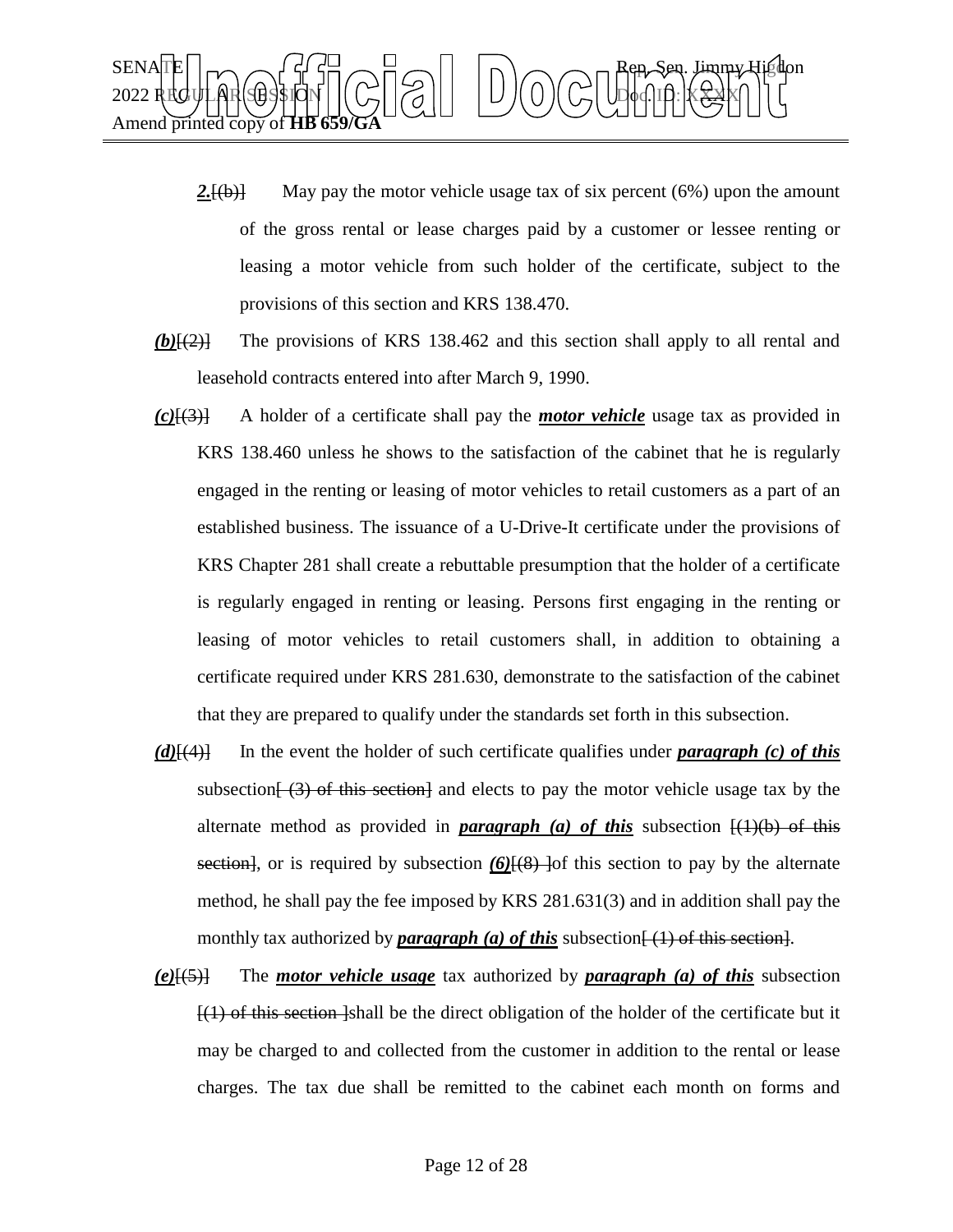

pursuant to regulations promulgated by the cabinet. *The tax shall be deposited into the road fund.*

- *(3) (a) A peer-to-peer car sharing company that is a holder of a certificate as required under KRS 281.630 to operate as a U-Drive-It as defined in subsection (68)(b) of Section 1 of this Act shall pay a U-Drive-It tax. The tax shall be equal to six percent (6%) of the gross rental charges paid by a shared vehicle driver renting a shared vehicle from a peer-to-peer car rental company, subject to the provisions of this section and KRS 138.470.*
	- *(b) The U-Drive-It tax shall be the direct obligation of the holder of the certificate, but it may be charged to and collected from the shared vehicle driver in addition to the rental charges. The tax due shall be remitted to the cabinet each month on forms and pursuant to regulations promulgated by the cabinet.*
	- *(c) The peer-to-peer car sharing company shall remit:*
		- *1. One-half (1/2) of the tax collected on each transaction to the cabinet for deposit into the road fund; and*
		- *2. One-half (1/2) of the tax collected on each transaction:*
			- *a. To the shared vehicle owner to offset the amount of motor vehicle usage tax that has been previously paid until the shared vehicle owner has been fully reimbursed; and*
			- *b. To the cabinet for deposit into the road fund, once the shared vehicle owner has been fully reimbursed.*
- *(4)*[(6)] (a) As soon as practicable after each return is received, the cabinet shall examine and audit it. If the amount of tax computed by the cabinet is greater than the amount returned by the taxpayer, the excess shall be assessed by the cabinet within four (4) years from the date the return was filed, except as provided in paragraph (c) of this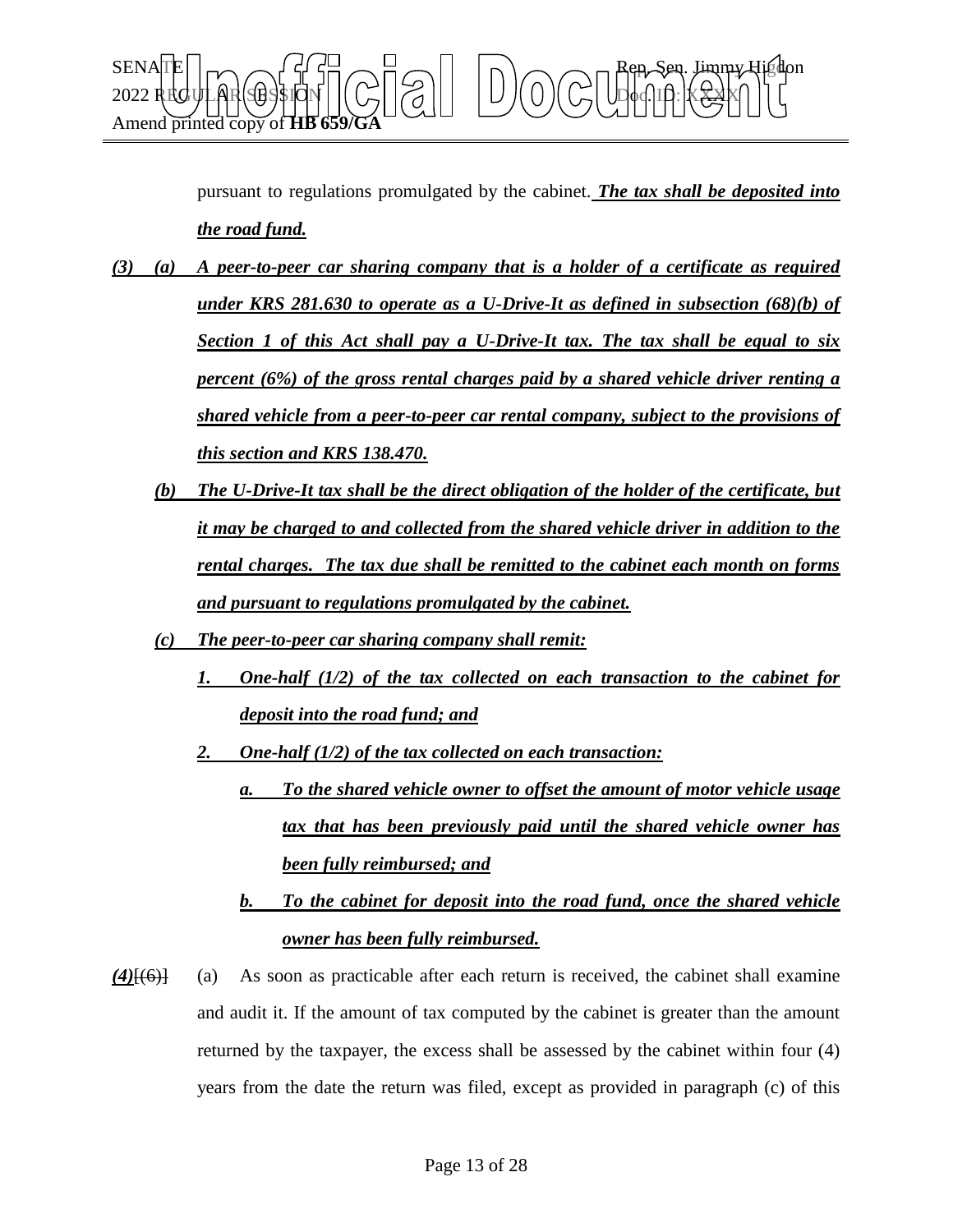

subsection, and except that in the case of a failure to file a return or of a fraudulent return the excess may be assessed at any time. A notice of such assessment shall be mailed to the taxpayer. The time herein provided may be extended by agreement between the taxpayer and the cabinet.

- (b) For the purpose of paragraphs (a) and (c) of this subsection, a return filed before the last day prescribed by law for the filing thereof shall be considered as filed on such last day.
- (c) Notwithstanding the four (4) year time limitation of paragraph (a) of this subsection, in the case of a return where the tax computed by the cabinet is greater by twenty-five percent (25%) or more than the amount returned by the taxpayer, the excess shall be assessed by the cabinet within six (6) years from the date the return was filed.
- *(5)*[(7)] Failure of the holder of the certificate to remit the taxes applicable to the rental charges as provided *under subsections (2) and (3) of this section*[herein] shall be sufficient cause for the Department of Vehicle Regulation to void the certificate issued to such holder and the *motor vehicle* usage tax on each of the motor vehicles which had been registered by the holder under the certificate shall be due and payable on the retail price of each such motor vehicle when it was first purchased by the holder.
- *(6)*[(8)] Notwithstanding the provisions of KRS 138.460 and subsection *(2)*[(1)] of this section, a holder of a certificate operating a fleet of rental passenger cars which has been registered pursuant to an allocation formula approved by the cabinet shall pay the *motor vehicle usage* tax by the *alternative* method provided in *subsection (2)(a)2. of* this section. The provisions of this section shall apply to all vehicles rented by the *motor vehicle renting company*[holder] in this state.
- *(7)*[(9)] The *motor vehicle* usage tax reported and paid on every rental or lease of a vehicle registered pursuant *subsection (2) of* to this section shall be based on the fair market rental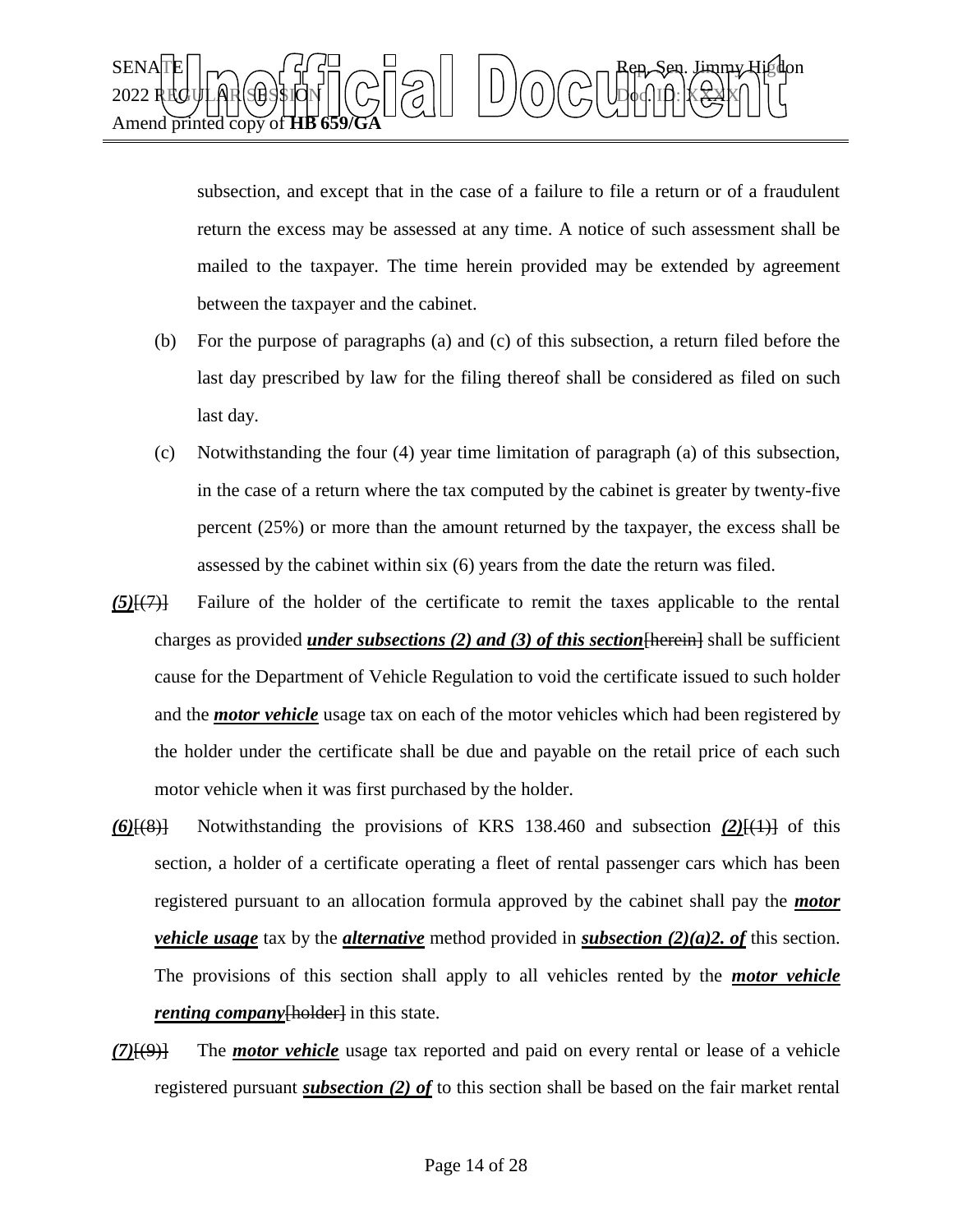

or lease value of the vehicle. Fair market rental or lease value shall be based on standards established by administrative regulation promulgated by the cabinet. The cabinet may remove a vehicle from the U-Drive-It program without a hearing if it is determined by the cabinet that no taxes have been remitted on that vehicle during the registration period. However, the tax reported and paid to the Transportation Cabinet shall not be less than the amount due based on the actual terms of a rental or lease agreement. The burden of proving that the consideration charged by the holder satisfies this subsection is on the holder.

Section 3. KRS 281.687 is amended to read as follows:

- (1) As used in this section:
	- (a) "Motor vehicle renting company" means a holder of a certificate as required under KRS 281.630 to operate as a U-Drive-It *as defined in subsection (68)(a) of Section 1 of this Act*, which regularly engages in renting or leasing motor vehicles to customers for less than a sixty (60) day term as part of an established business;
	- (b) "Vehicle license costs" means the costs incurred by a motor vehicle renting company for licensing, titling, registration, property tax, plating, and inspecting rental motor vehicles; and
	- (c) "Vehicle license cost recovery fee" means a charge on a vehicle rental transaction originating within the Commonwealth that is separately stated on the rental agreement to recover vehicle license costs.
- (2) (a) If a motor vehicle renting company includes a vehicle license cost recovery fee as a separately stated charge in a rental transaction, the amount of the fee shall represent the company's good-faith estimate of the motor vehicle rental company's daily charge to recover its actual total annual vehicle license costs.
	- (b) If the total amount of the vehicle license cost recovery fees collected by a motor vehicle renting company under this section in any calendar year exceeds the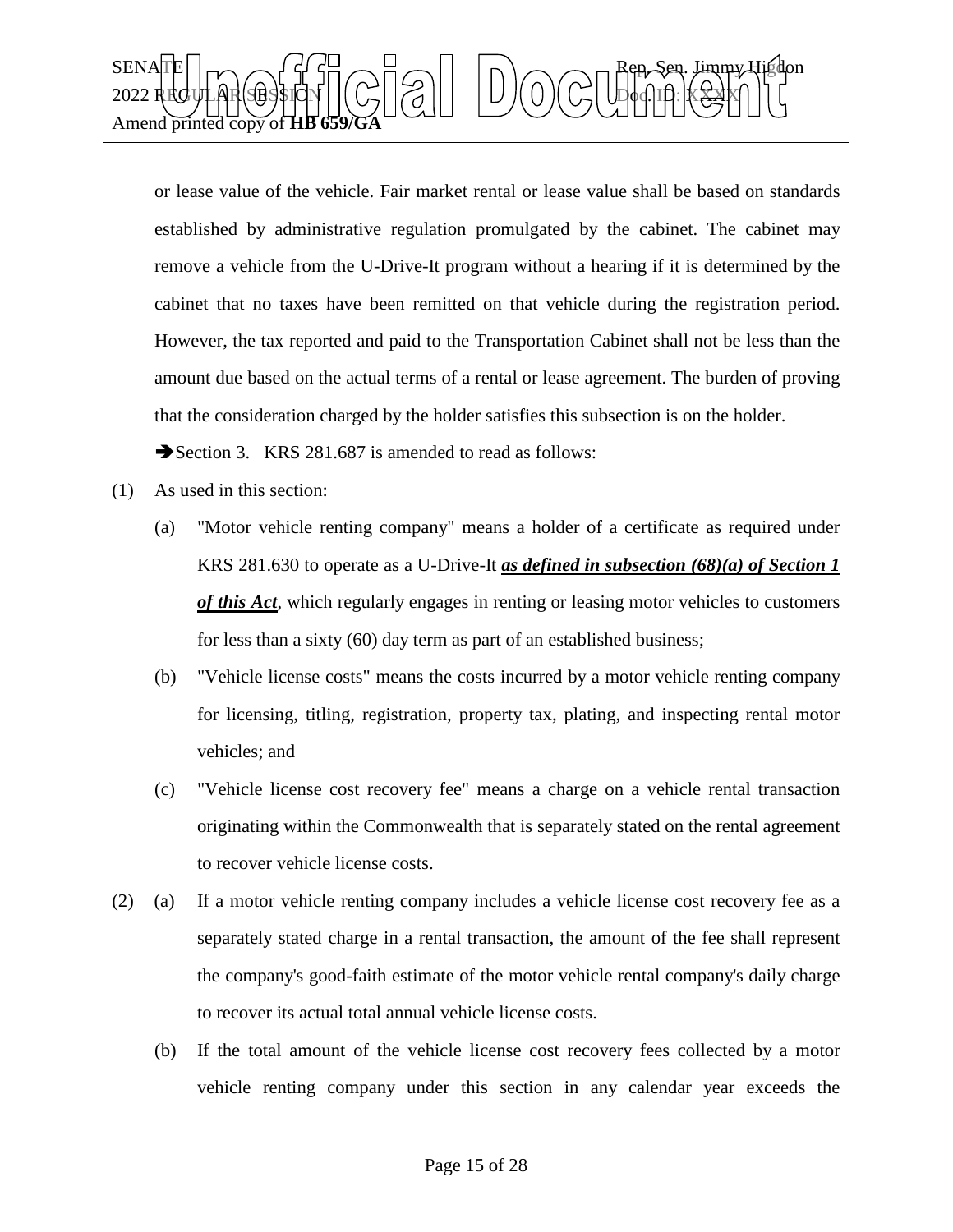

company's actual vehicle license costs, the motor vehicle renting company shall:

- 1. Retain the excess amount; and
- 2. Adjust the vehicle cost recovery fee for the following calendar year by a corresponding amount.
- (3) Nothing in this section shall prevent a motor vehicle renting company from including, or making adjustments during the calendar year to, separately stated surcharges, fees, or charges in the rental agreement, which may include but are not limited to vehicle license cost recovery fees, airport access fees, airport concession fees, consolidated facility charges, and all applicable taxes.

Section 4. KRS 138.450 is amended to read as follows:

As used in KRS 138.455 to 138.470, unless the context requires otherwise:

- (1) "Current model year" means a motor vehicle of either the model year corresponding to the current calendar year or of the succeeding calendar year, if the same model and make is being offered for sale by local dealers;
- (2) "Dealer" means "motor vehicle dealer" as defined in KRS 190.010;
- (3) "Dealer demonstrator" means a new motor vehicle or a previous model year motor vehicle with an odometer reading of least one thousand  $(1,000)$  miles that has been used either by representatives of the manufacturer or by a licensed Kentucky dealer, franchised to sell the particular model and make, for demonstration;
- (4) "Historic motor vehicle" means a motor vehicle registered and licensed pursuant to KRS 186.043;
- (5) "Motor vehicle" means any vehicle that is propelled by other than muscular power and that is used for transportation of persons or property over the public highways of the state, except road rollers, mopeds, vehicles that travel exclusively on rails, and vehicles propelled by electric power obtained from overhead wires;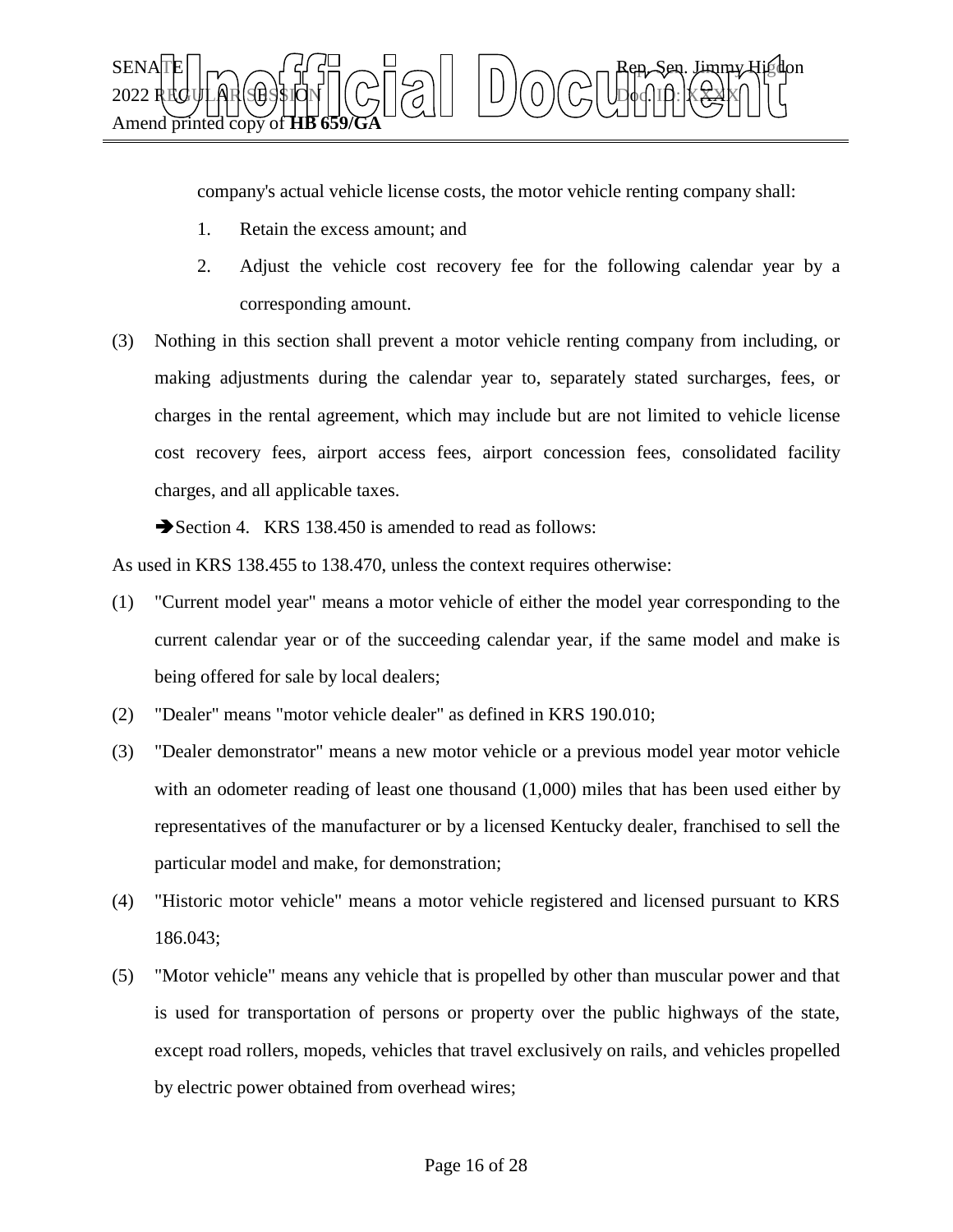

- (6) "Moped" means either a motorized bicycle whose frame design may include one (1) or more horizontal crossbars supporting a fuel tank so long as it also has pedals, or a motorized bicycle with a step through type frame which may or may not have pedals rated no more than two (2) brake horsepower, a cylinder capacity not exceeding fifty (50) cubic centimeters, an automatic transmission not requiring clutching or shifting by the operator after the drive system is engaged, and capable of a maximum speed of not more than thirty (30) miles per hour;
- (7) "New motor vehicle" means a motor vehicle of the current model year which has not previously been registered in any state or country;
- (8) "Previous model year motor vehicle" means a motor vehicle not previously registered in any state or country which is neither of the current model year nor a dealer demonstrator;
- (9) "Total consideration given" means the amount given, valued in money, whether received in money or otherwise, at the time of purchase or at a later date, including consideration given for all equipment and accessories, standard and optional. "Total consideration given" shall not include:
	- (a) Any amount allowed as a manufacturer or dealer rebate if the rebate is provided at the time of purchase and is applied to the purchase of the motor vehicle;
	- (b) Any interest payments to be made over the life of a loan for the purchase of a motor vehicle; and
	- (c) The value of any items that are not equipment or accessories including but not limited to extended warranties, service contracts, and items that are given away as part of a promotional sales campaign;
- (10) "Trade-in allowance" means:
	- (a) The value assigned by the seller of a motor vehicle to a motor vehicle registered to the purchaser and offered in trade by the purchaser as part of the total consideration given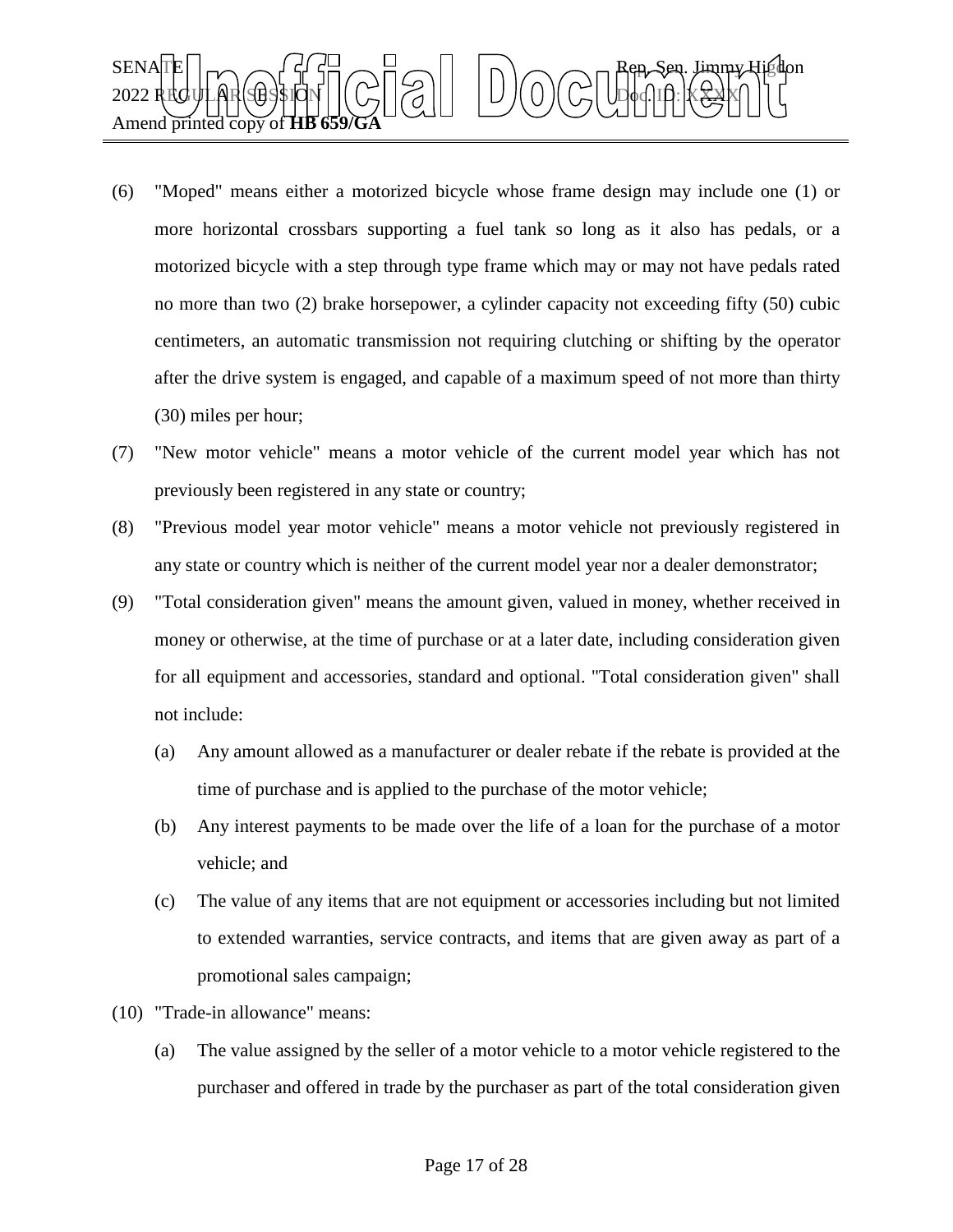

by the purchaser and included in the notarized affidavit attesting to total consideration given; or

- (b) In the absence of a notarized affidavit, the value of the vehicle being offered in trade as established by the department through the use of the reference manual;
- (11) "Used motor vehicle" means a motor vehicle which has been previously registered in any state or country;
- (12) "Retail price" for:
	- (a) New motor vehicles;
	- (b) Dealer demonstrator vehicles;
	- (c) Previous model year motor vehicles; and
	- (d) U-Drive-It motor vehicles *as defined in subsection (68)(a) of Section 1 of this Act*  that have been transferred within one hundred eighty (180) days of being registered as a U-Drive-It and that have less than five thousand (5,000) miles; means the total consideration given, as determined in KRS 138.4603;
- (13) "Retail price" for historic motor vehicles shall be one hundred dollars (\$100);
- (14) "Retail price" for used motor vehicles being titled or registered by a new resident for the first time in Kentucky whose values appear in the reference manual means the trade-in value given in the reference manual;
- (15) "Retail price" for older used motor vehicles being titled or registered by a new resident for the first time in Kentucky whose values no longer appear in the reference manual shall be one hundred dollars (\$100);
- (16) (a) "Retail price" for:
	- 1. Used motor vehicles, except those vehicles for which the retail price is established in subsection (13), (14), (15), (17), or (19) of this section; and
	- 2. U-Drive-It motor vehicles *as defined in subsection (68)(a) of Section 1 of this*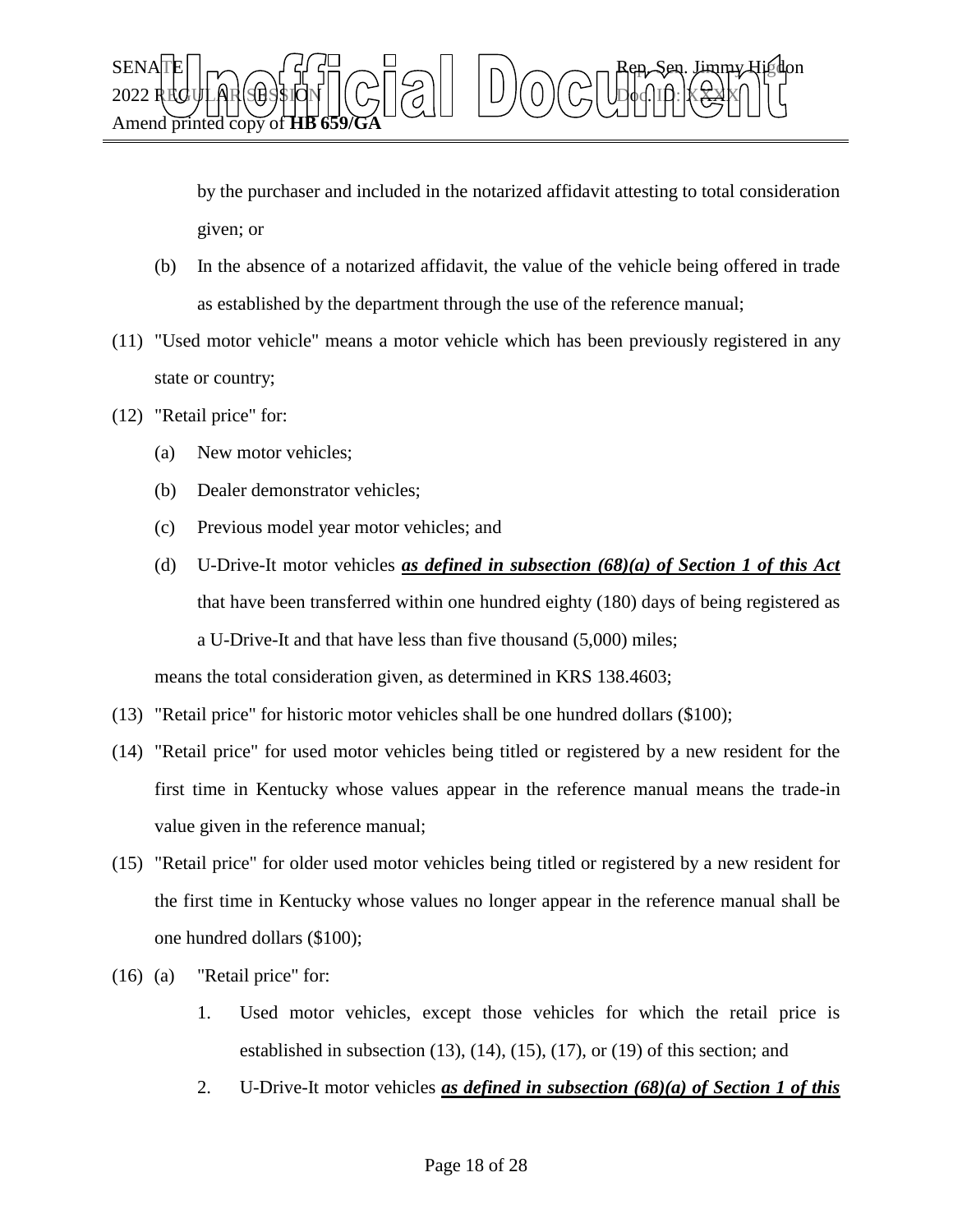

*Act* that are not transferred within one hundred eighty (180) days of being registered as a U-Drive-It or that have more than five thousand (5,000) miles;

means the total consideration given, excluding any amount allowed as a trade-in allowance by the seller, as attested to in a notarized affidavit, provided that the retail price established by the notarized affidavit shall not be less than fifty percent (50%) of the difference between the trade-in value, as established by the reference manual, of the motor vehicle offered for registration and the trade-in value, as established by the reference manual, of any motor vehicle offered in trade as part of the total consideration given.

- (b) The trade-in allowance shall also be disclosed in the notarized affidavit.
- (c) If a notarized affidavit is not available, "retail price" shall be established by the department through the use of the reference manual;
- (17) Except as provided in KRS 138.470(6), if a motor vehicle is received by an individual as a gift and not purchased or leased by the individual, "retail price" shall be the trade-in value given in the reference manual;
- (18) If a dealer transfers a motor vehicle which he has registered as a loaner or rental motor vehicle within one hundred eighty (180) days of the registration, and if less than five thousand (5,000) miles have been placed on the vehicle during the period of its registration as a loaner or rental motor vehicle, then the "retail price" of the vehicle shall be the same as the retail price determined by paragraph (a) of subsection (12) of this section computed as of the date on which the vehicle is transferred;
- (19) "Retail price" for motor vehicles titled pursuant to KRS 186A.520, 186A.525, 186A.530, or 186A.555 means the total consideration given as attested to in a notarized affidavit;
- (20) "Loaner or rental motor vehicle" means a motor vehicle owned or registered by a dealer and which is regularly loaned or rented to customers of the service or repair component of the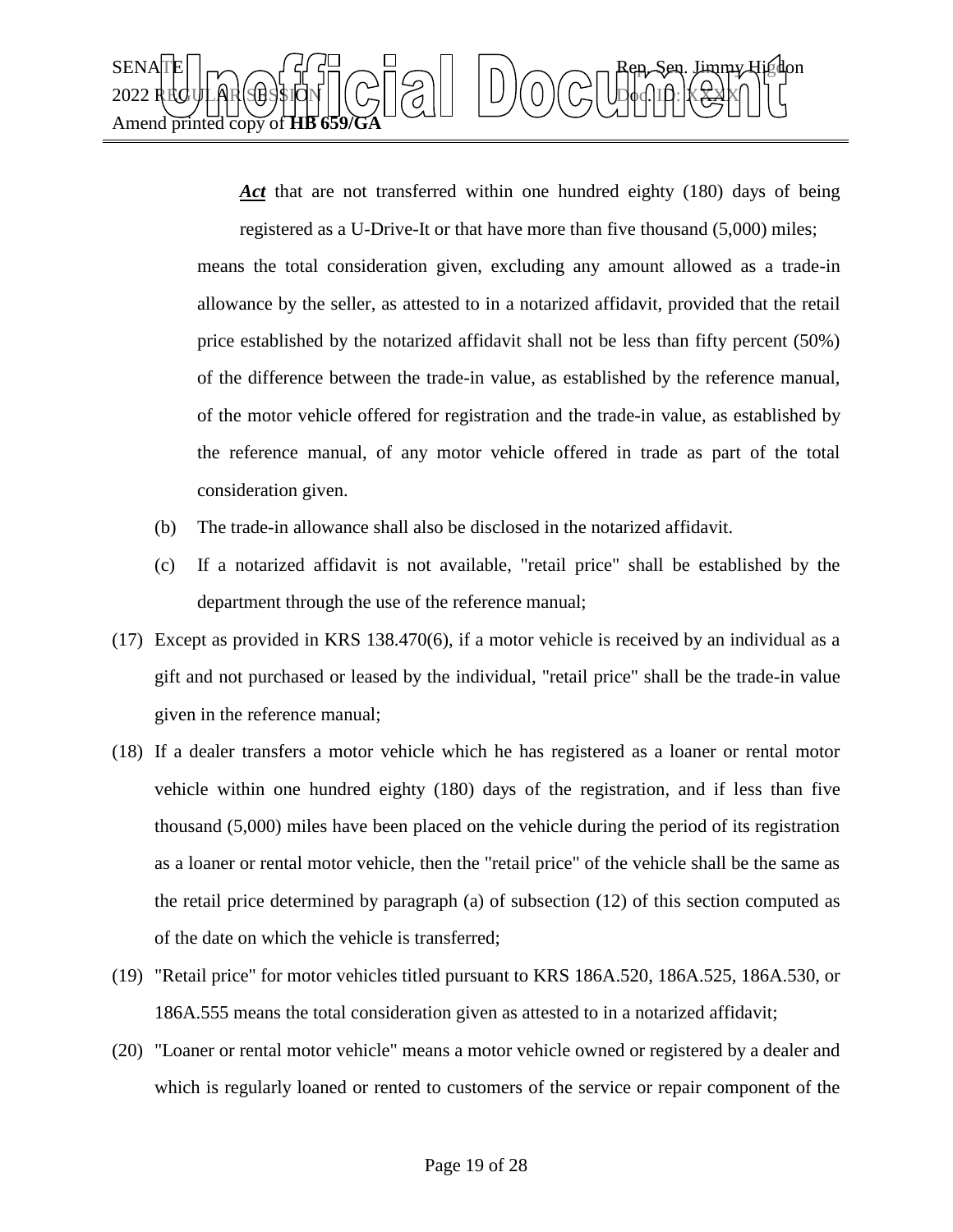

dealership;

- (21) "Department" means the Department of Revenue;
- (22) "Notarized affidavit" means a dated affidavit signed by the buyer and the seller on which the signature of the buyer and the signature of the seller are individually notarized; and
- (23) "Reference manual" means the automotive reference manual prescribed by the department. Section 5. KRS 138.4602 is amended to read as follows:
- (1) (a) Effective for sales on or after September 1, 2009, and before July 1, 2014, of:
	- 1. New motor vehicles;
	- 2. Dealer demonstrator vehicles;
	- 3. Previous model year motor vehicles; and
	- 4. U-Drive-It motor vehicles *as defined in subsection (68)(a) of Section 1 of this Act* that have been transferred within one hundred eighty (180) days of being registered as a U-Drive-It and that have less than five thousand (5,000) miles;

the retail price shall be determined by reducing the amount of total consideration given by the trade-in allowance of any motor vehicle traded in by the buyer. The value of the purchased motor vehicle and the amount of the trade-in allowance shall be determined as provided in subsection (2) of this section, and the availability of the trade-in allowance shall be subject to subsection (3) of this section.

- (b) The retail price shall not include that portion of the price of the vehicle attributable to equipment or adaptive devices necessary to facilitate or accommodate an operator or passenger with physical disabilities.
- (2) (a) The value of the purchased motor vehicle offered for registration and the value of the vehicle offered in trade shall be attested to in a notarized affidavit, provided that the retail price established by the notarized affidavit shall not be less than fifty percent (50%) of the difference between the applicable value of the purchased motor vehicle,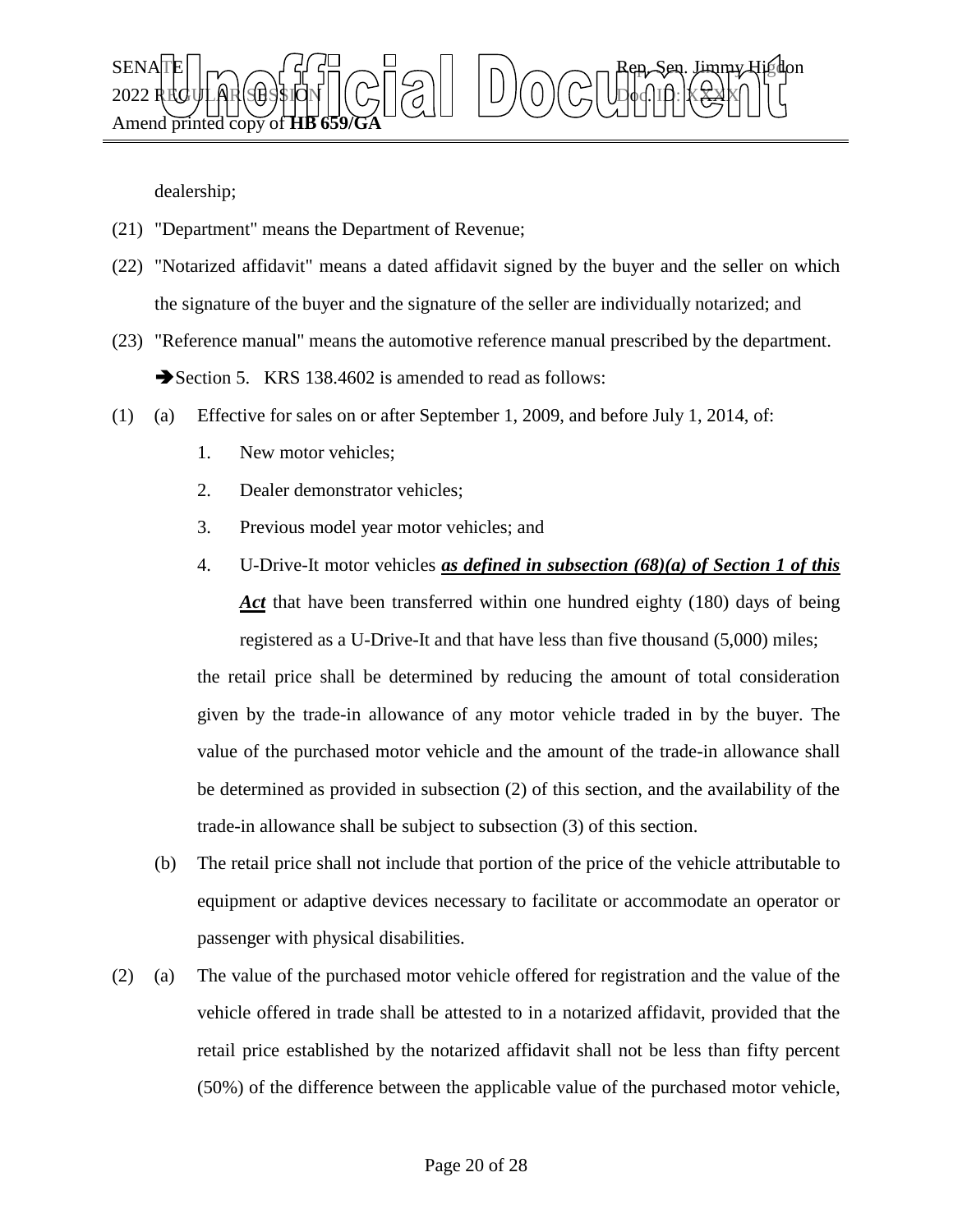

as determined under the method described in paragraph (b) of this subsection, and the trade-in value of any motor vehicle offered in trade, as established by the reference manual.

- (b) If a notarized affidavit is not available:
	- 1. The retail price of the purchased motor vehicle offered for registration shall be determined as follows:
		- a. Ninety percent (90%) of the manufacturer's suggested retail price of the vehicle with all equipment and accessories, standard and optional, and transportation charges; or
		- b. Eighty-one percent (81%) of the manufacturer's suggested retail price of the vehicle with all equipment and accessories, standard and optional, and transportation charges in the case of new trucks of gross weight in excess of ten thousand (10,000) pounds; and
	- 2. The value of the vehicle offered in trade shall be the trade-in value, as established by the reference manual.
- (3) (a) The trade-in allowance permitted by subsection (1) of this section shall be for motor vehicles purchased between September 1, 2009, and ending June 30, 2011. The total amount of reduced tax receipts related to the trade-in allowance shall be subject to a cap of twenty-five million dollars (\$25,000,000). The trade-in allowance shall be available on a first-come, first-served basis. Implementation and application of the cap shall be determined by the department through the promulgation of an administrative regulation in accordance with KRS Chapter 13A.
	- (b) The administrative regulation shall include:
		- 1. A method for new vehicle dealers and county clerks to determine the amount of the new vehicle credit cap at any point in time during the year; and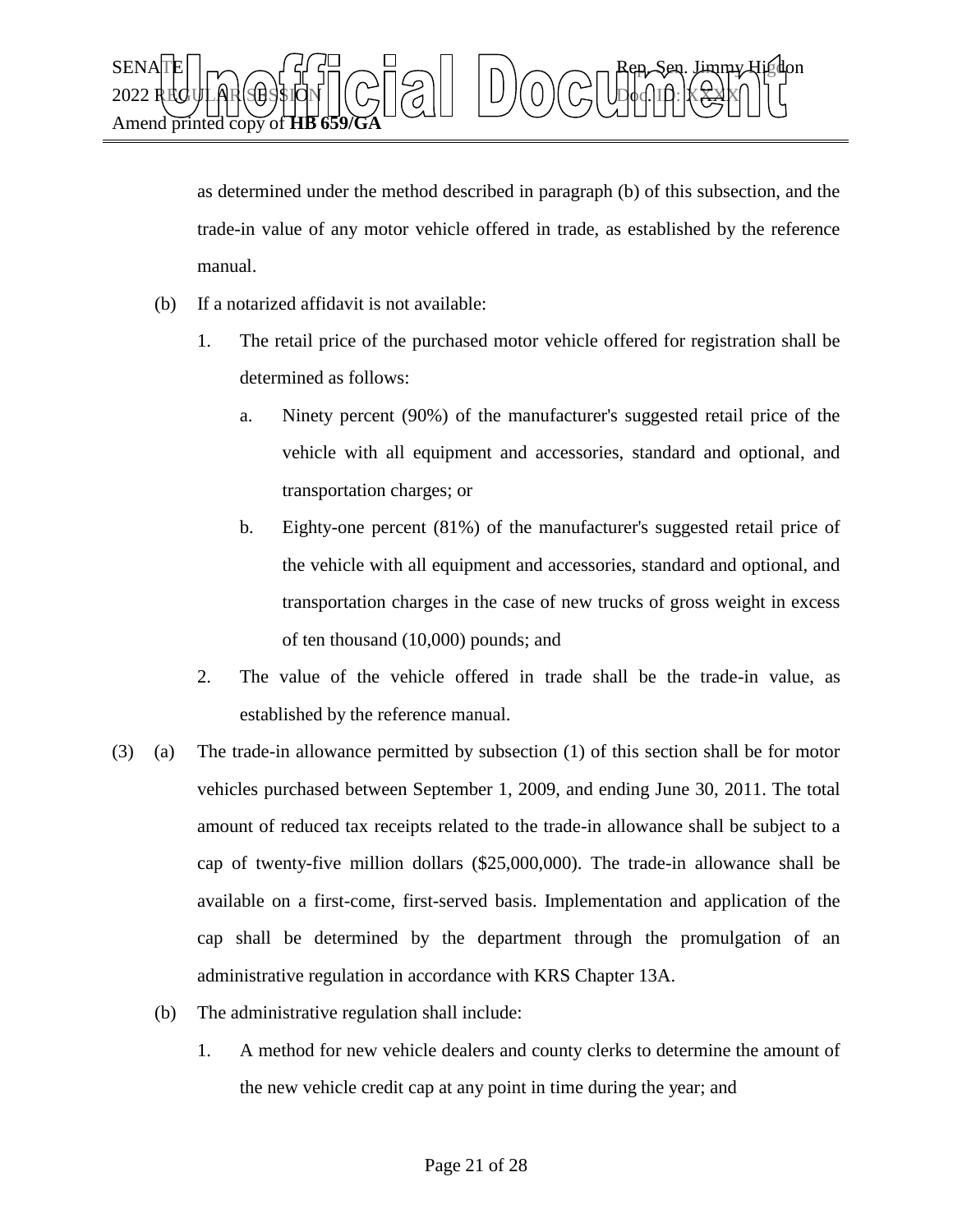

- 2. A notification process to all county clerks when the new vehicle credit cap has been reached during the year.
- (4) When the cap established by subsection (3) of this section has been reached, or for all motor vehicles purchased after June 30, 2011, and before July 1, 2014, the retail price of all motor vehicles listed in subsection (1) of this section shall be:
	- (a) The total consideration given, including any trade-in allowance, as attested in a notarized affidavit; or
	- (b) If a notarized affidavit is not available, the retail price of the motor vehicle offered for registration shall be determined as follows:
		- 1. Ninety percent (90%) of the manufacturer's suggested retail price of the vehicle with all equipment and accessories, standard and optional, and transportation charges; or
		- 2. Eighty-one percent (81%) of the manufacturer's suggested retail price of the vehicle with all equipment and accessories, standard and optional, and transportation charges in the case of new trucks of gross weight in excess of ten thousand (10,000) pounds.

The retail price shall not include that portion of the price of the vehicle attributable to equipment or adaptive devices necessary to facilitate or accommodate an operator or passenger with physical disabilities.

Section 6. KRS 138.4603 is amended to read as follows:

- (1) (a) Effective for sales on or after July 1, 2014, of:
	- 1. New motor vehicles;
	- 2. Dealer demonstrator vehicles;
	- 3. Previous model year motor vehicles; and
	- 4. U-Drive-It motor vehicles *as defined in subsection (68)(a) of Section 1 of this*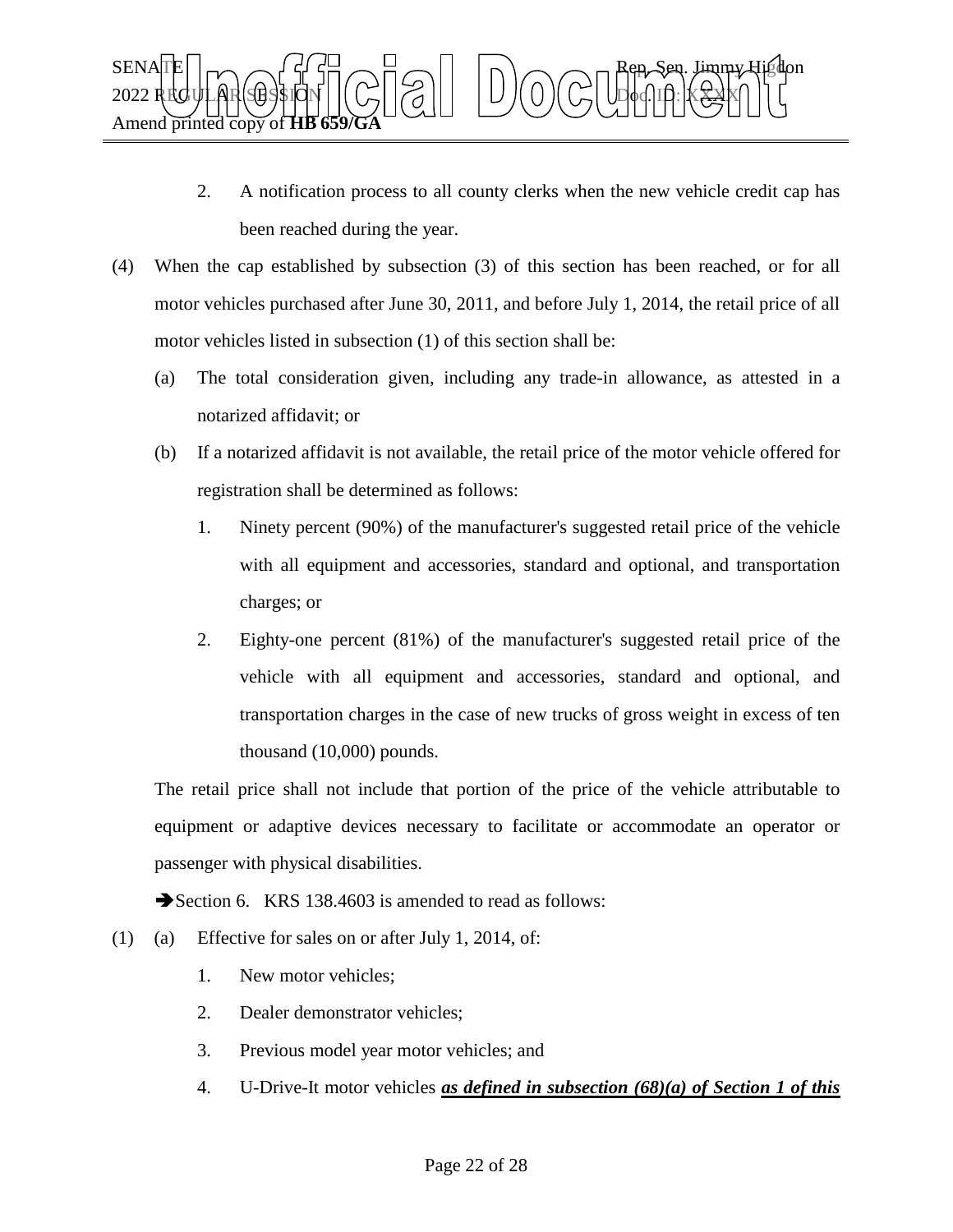

*Act* that have been transferred within one hundred eighty (180) days of being registered as a U-Drive-It and that have less than five thousand (5,000) miles; the retail price shall be determined by reducing the amount of total consideration given by the trade-in allowance of any motor vehicle traded in by the buyer. The

value of the purchased motor vehicle and the amount of the trade-in allowance shall

be determined as provided in subsection (2) of this section.

- (b) The retail price shall not include that portion of the price of the vehicle attributable to equipment or adaptive devices necessary to facilitate or accommodate an operator or passenger with physical disabilities.
- (2) (a) The value of the purchased motor vehicle offered for registration and the value of the vehicle offered in trade shall be attested to in a notarized affidavit.
	- (b) If a notarized affidavit is not available:
		- 1. The retail price of the purchased motor vehicle offered for registration shall be determined as follows:
			- a. Ninety percent (90%) of the manufacturer's suggested retail price of the vehicle with all equipment and accessories, standard and optional, and transportation charges; or
			- b. Eighty-one percent (81%) of the manufacturer's suggested retail price of the vehicle with all equipment and accessories, standard and optional, and transportation charges in the case of new trucks of gross weight in excess of ten thousand (10,000) pounds; and
		- 2. The value of the vehicle offered in trade shall be the trade-in value, as established by the reference manual.

Section 7. KRS 68.200 is amended to read as follows:

(1) As used in this section, unless the context clearly indicates otherwise: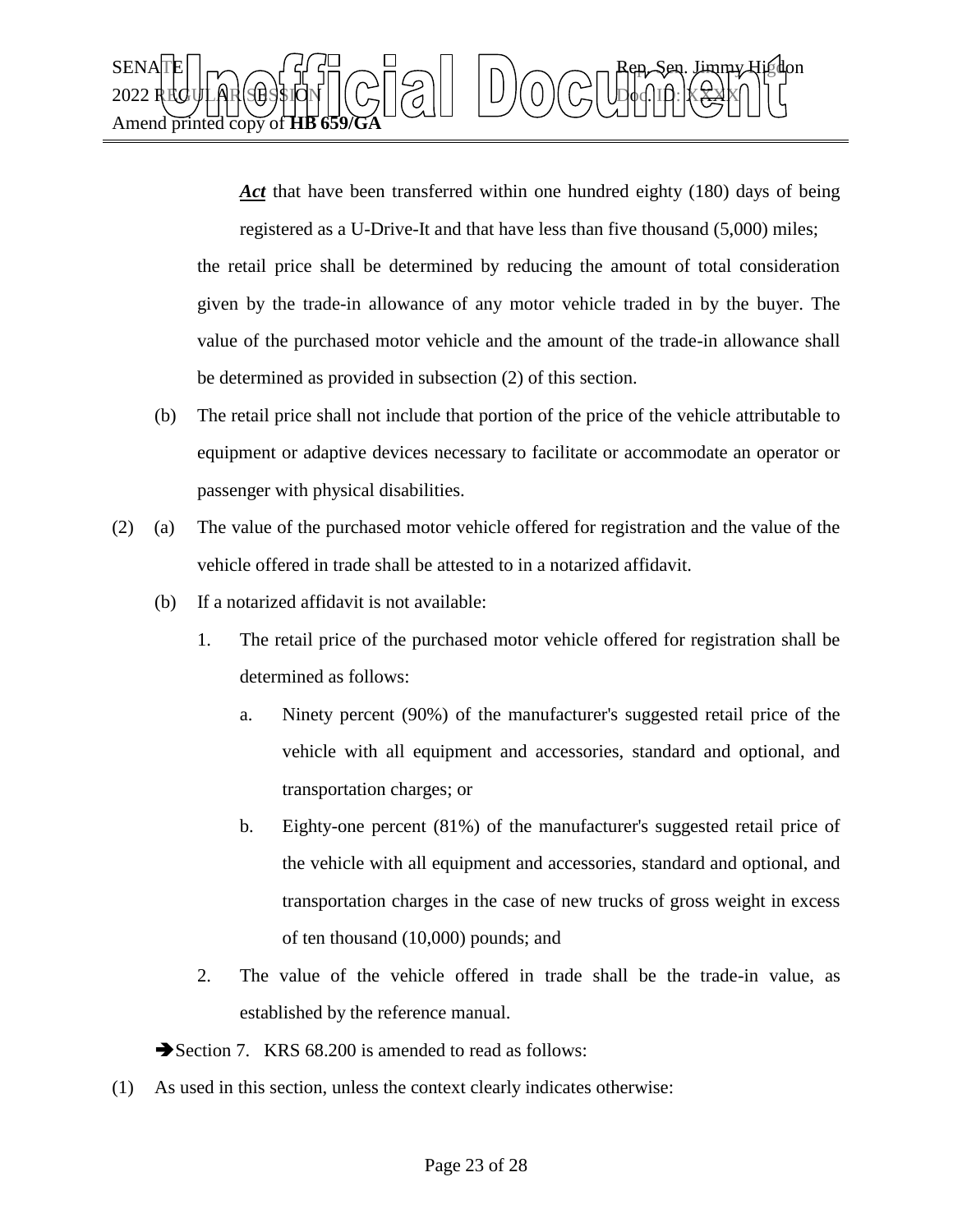

- (a) *"Gross rental charge" has the same meaning as in KRS 138.462;*
- *(b)* **"**Motor vehicle" has the same meaning as  $\frac{1}{2}$  means  $\frac{1}{2}$  "vehicle" as defined in KRS 186.010(8)(a);
- *(c) "Peer-to-peer car sharing" has the same meaning as in Section 1 of this Act;*
- *(d) "Peer-to-peer car sharing program" has the same meaning as in Section 1 of this Act;*
- *(e) "Peer-to-peer car sharing program agreement":*
	- *1. Means the terms and conditions applicable to a shared vehicle owner and a shared vehicle driver that govern the use of a shared vehicle through a peerto-peer car sharing program; and*
	- *2. Does not include rental or lease agreements entered into with persons operating under a U-Drive-It certificate as defined in subsection (68)(a) of Section 1 of this Act;*
- *(f) "Shared vehicle driver" has the same meaning as in Section 2 of this Act;*
- *(g) "Transportation network company" has the same meaning as in Section 1 of this Act;*
- *(h) "Transportation network company service" has the same meaning as in Section 1 of this Act; and*
- *(i) "U-Drive-It" has the same meaning as in subsection (68)(a) of Section 1 of this Act* [(b) Retailer means "retailer" as defined in KRS 139.010; and
- (c) Gross rental charge means "gross rental charge" as defined in KRS 138.462].
- (2) A county containing a designated city, consolidated local government, or urban-county government may levy a license fee on *a:*
	- *(a) U-Drive-It;*
	- *(b) Peer-to-peer car sharing program; and*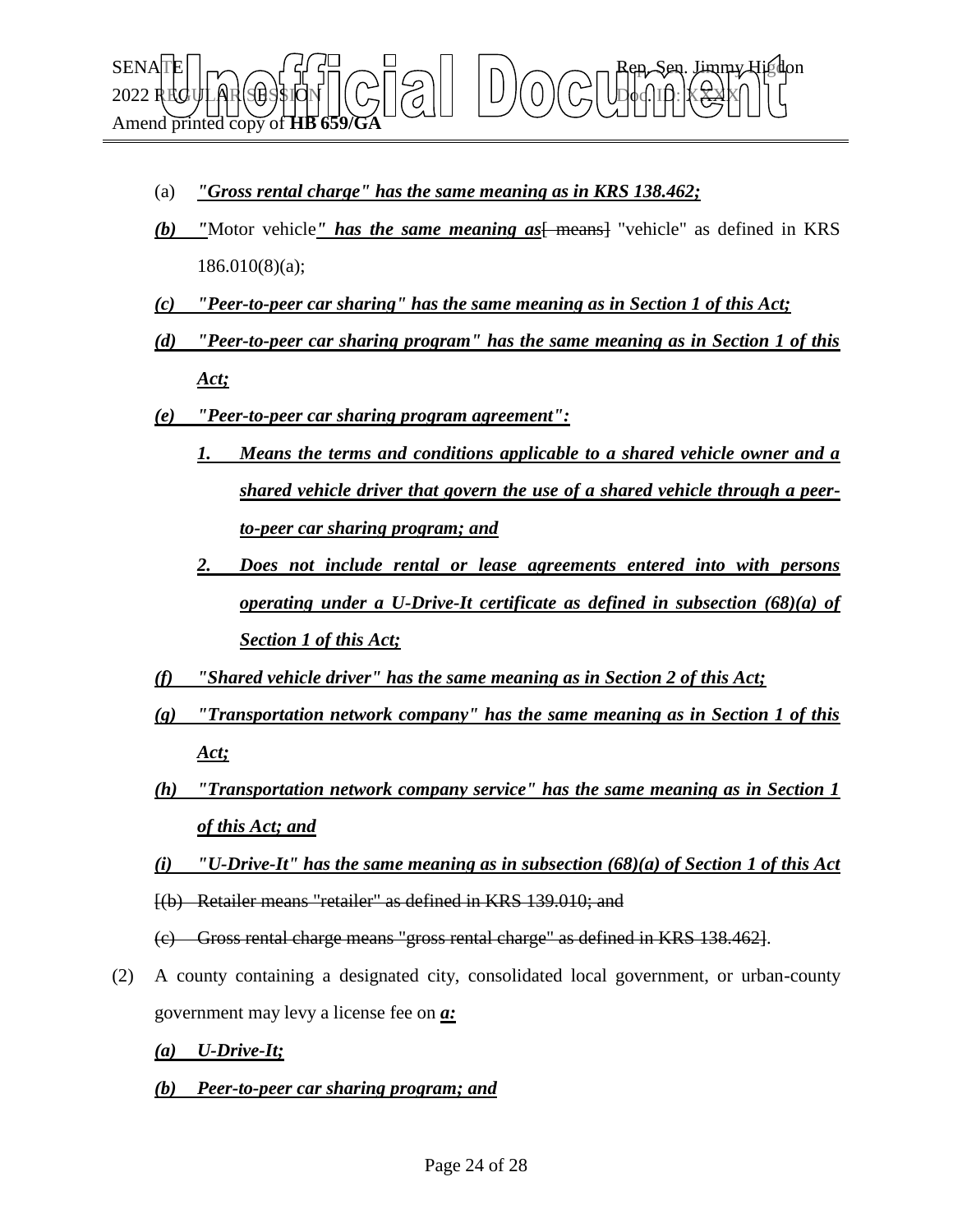

### *(c) Transportation network company.*

- *(3) The license fee shall* [the rental of motor vehicles which shall] not exceed three percent
	- (3%) of the gross rental charges from*:*
	- *(a)* Rental agreements for periods of thirty (30) days or less *by a:*

#### *1. U-Drive-It; or*

#### *2. Peer-to-peer car sharing program; or*

- *(b) The provision of transportation network company services by a transportation network company*.
- *(4)* The license fee shall *not* apply to *a U-Drive-It that*[retailers who] *receives less*[receive more] than seventy-five percent (75%) of *its*[their] gross revenues generated in the county from gross rental charges.
- *(5)* Any license fee levied pursuant to this subsection shall be collected by *a:*
	- *(a) U-Drive-It* [the retailer ]from the renters of the motor vehicles*;*

#### *(b) Peer-to-peer car sharing program from the shared vehicle driver; and*

- *(c) Transportation network company from the purchaser of the transportation network company services*.
- *(6)*[(3)] Revenues from rental of motor vehicles shall not be included in the gross rental charges on which the license fee is based if:
	- (a) The declared gross weight of the motor vehicle exceeds eleven thousand (11,000) pounds; or
	- (b) The rental is part of the services provided by a funeral director for a funeral  $\ddot{\mathbf{t}}$ ; or
	- (c) The rental is exempted from the state sales and use tax pursuant to KRS 139.470].
- *(7)*[(4)] A fiscal court or the legislative body of an urban-county government shall provide for collection of the license fee in the ordinance by which the license fee is levied. The revenues shall be deposited in an account to be known as the motor vehicle license fee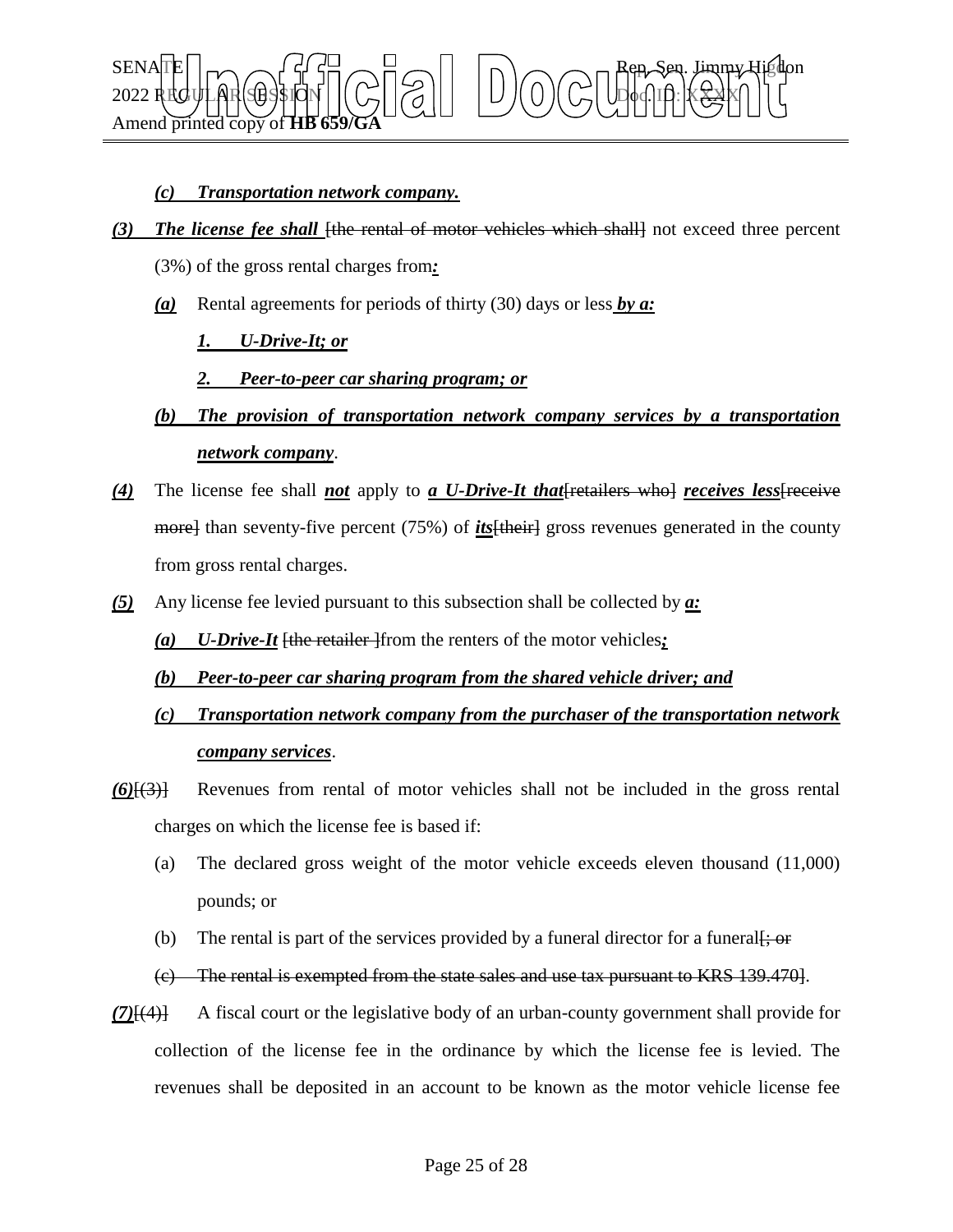

account. The revenues may be shared among local governments pursuant to KRS 65.210 to 65.300.

- *(8)*[(5)] The county shall use the proceeds of the license fee for economic development activities. It shall distribute semiannually, by June 30 and December 31, all revenues not shared pursuant to KRS 65.210 to 65.300, to one (1) or more of the following entities if it has established, or contracted with, the entity for the purposes of economic development and is satisfied that the entity is promoting satisfactorily the county's economic development activities:
	- (a) A riverport authority established by the county pursuant to KRS 65.520; or
	- (b) An industrial development authority established by the county pursuant to KRS 154.50-316; or
	- (c) A nonprofit corporation as defined in KRS 273.161(4) which has been organized for the purpose of promoting economic development.

The entity shall make a written request for funds from the motor vehicle license fee account by May 31 and November 30, respectively.

- *(9)*[(6)] (a) As used in this section, "designated city" means a city on the registry maintained by the Department for Local Government under this subsection.
	- (b) On or before January 1, 2015, the Department for Local Government shall create and maintain a registry of cities that, as of August 1, 2014, were classified as cities of the first, second, and third class. The Department for Local Government shall make the information included on the registry available to the public by publishing it on its Web site.

Section 8. KRS 138.4631 is amended to read as follows:

(1) If any holder of a permit under KRS 138.463 $\left[\frac{2}{2}\right]$  fails or refuses to file a return or furnish any information requested in writing, the cabinet may, from any information in its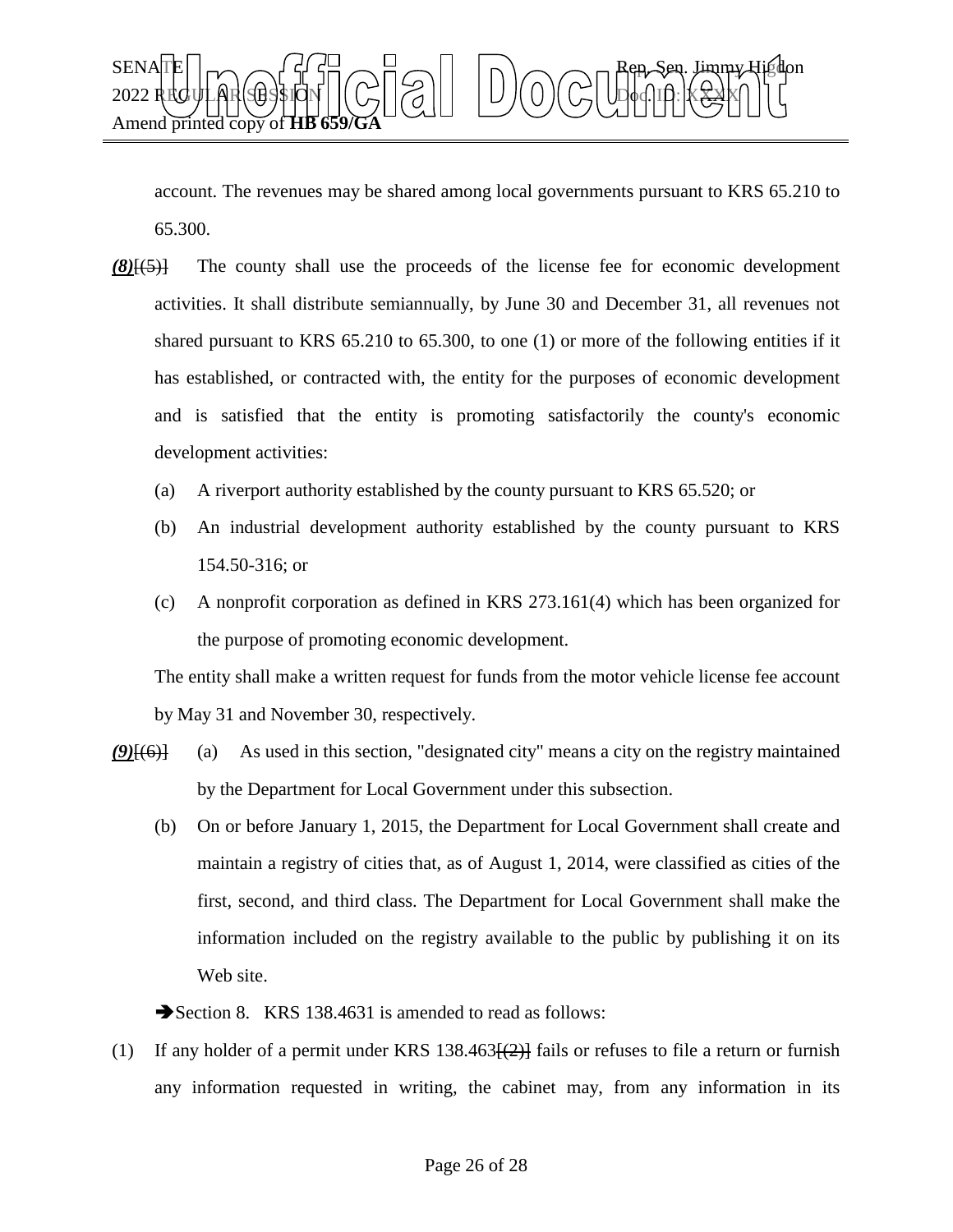

possession, make an estimate of the permit holder's gross rental or lease charges and issue an assessment against the permit holder based on the estimated gross rental or lease charges and add a penalty of ten percent (10%) of the amount of the assessment so determined. This penalty shall be in addition to all other applicable penalties provided by law.

- (2) If a dealer under KRS 138.4605 fails or refuses to file a return or furnish any information requested in writing, the cabinet may, from any information in its possession, make an estimate of the tax owed by the dealer on his loaner motor vehicles and issue an assessment against the dealer after adding a penalty of ten percent (10%) of the amount of the assessment so determined. The penalty shall be in addition to all other applicable penalties provided by law.
- (3) If any holder of a permit under KRS  $138.463\left[\frac{2}{2}\right]$  or a dealer under KRS 138.4605 fails to make and file a return required by KRS 138.4605 or 138.463 on or before the due date of the return or the due date as extended by the cabinet, or if the tax, or any installment or portion of the tax imposed by KRS 138.4605 or 138.463, is not paid on or before the date prescribed for its payment, then, unless it is shown to the satisfaction of the cabinet that the failure is due to a reasonable cause, five percent (5%) of the tax found to be due shall be added to the tax for each thirty (30) days or fraction thereof elapsing between the due date of the return and the date on which filed, but the total penalty shall not exceed twenty-five percent (25%) of the tax; provided, however, that in no case shall the penalty be less than ten dollars (\$10).
- (4) If the tax imposed by KRS 138.4605 or 138.463, whether assessed by the cabinet, the dealer, or the permit holder, or any installment or portion of the tax is not paid on or before the date prescribed for its payment, there shall be collected, as a part of the tax, interest upon the unpaid amount at the tax interest rate as defined in KRS 131.010(6) from the date prescribed for its payment until payment is actually made.